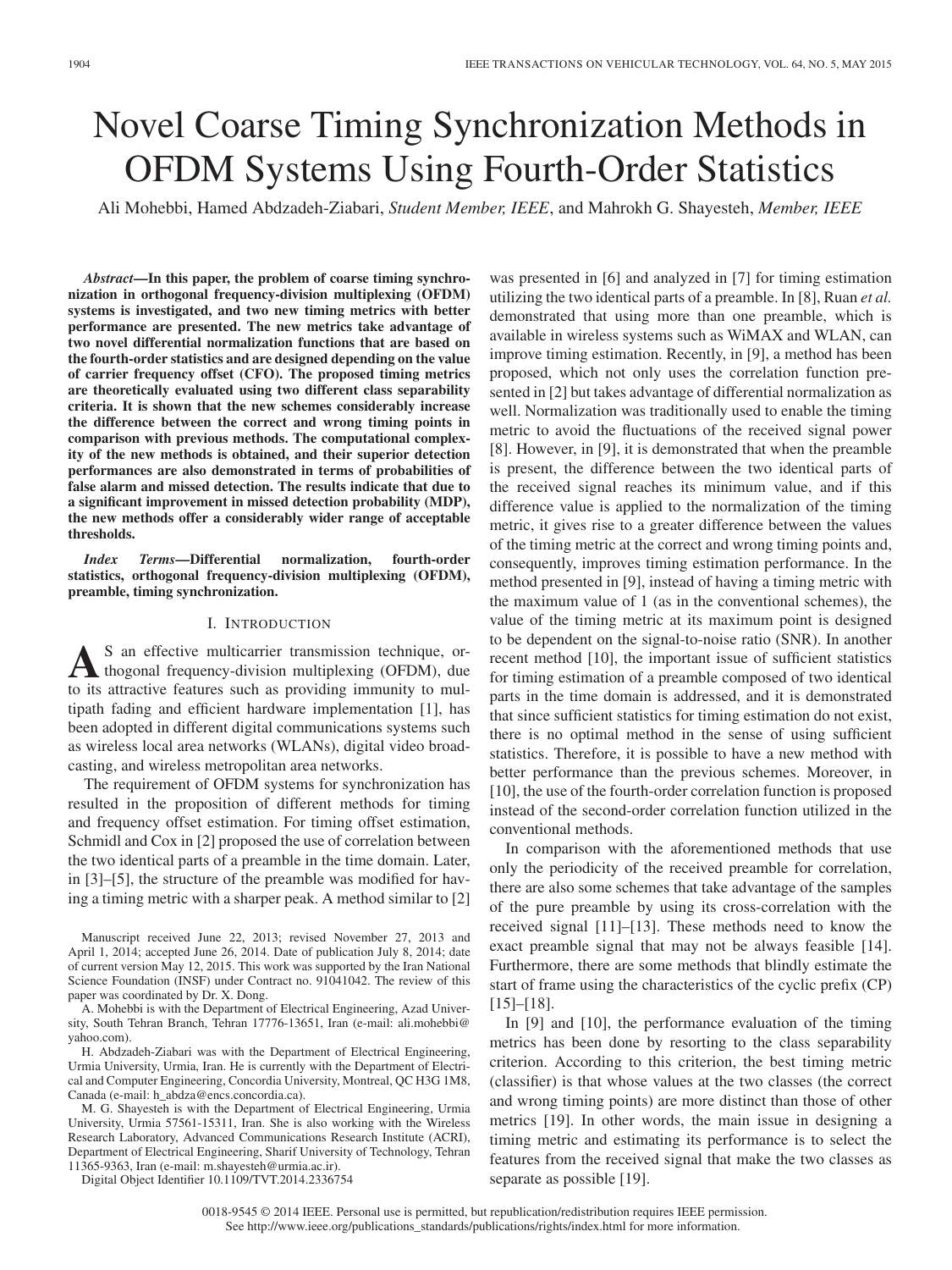In this paper, with the aim of increasing class separability, we propose two novel timing metrics. These metrics take advantage of the fourth-order correlation function along with the fourthorder differential normalization functions. The new differential normalization functions are made from the products of the second-order differential elements and are proposed for two cases: the presence of negligible carrier frequency offset (CFO) and nonnegligible CFO.

The class separability performances of the new methods are theoretically evaluated utilizing two criteria: 1) the mean values of the timing metrics and 2) both the mean and variance values of the timing metrics. It is shown that the new schemes considerably increase class separability. Hence, they offer remarkably better detection performances that are demonstrated using the probabilities of false alarm and missed detection. Furthermore, the computational complexity of the proposed normalization functions is investigated.

The rest of this paper is organized as follows. In Section II, we concisely describe an OFDM system along with some backgrounds on timing synchronization. Section III explains the proposed methods. Section IV is dedicated to the performance evaluation of the proposed methods and computational complexity comparisons. In Section V, the numerical results are presented, and finally, Section VI contains the concluding remarks.

## II. SYSTEM DESCRIPTION

Here, first, we briefly explain an OFDM system and then address the preamble-aided timing synchronization.

## *A. OFDM System Model*

An OFDM system with  $N$  subcarriers is considered that uses a preamble composed of two identical parts in the time domain. The preamble samples in the frequency domain  $S(n)$ ,  $0 \le n \le N - 1$  can be made of a pseudo-noise sequence for even subcarriers and a zero sequence for odd subcarriers. By taking the inverse discrete Fourier transform (which can be efficiently implemented using a fast-Fourier-transform algorithm) of  $S(n)$ ,  $0 \le n \le N - 1$ , and adding the CP, the transmitted signal in the time domain has the following form:

$$
s(k) = \frac{1}{\sqrt{N}} \sum_{n=0}^{N-1} S(n) \exp\left(j2\pi k \frac{n}{N}\right), \quad -N_g \le k \le N-1
$$
\n(1)

where  $N_g$  is the CP length, and  $s(k) = s(k + (N/2)), 0 \le k \le$  $(N/2) - 1$ . The transmitted signal passes through a frequencyselective fading channel with length  $L<sub>h</sub>$  and impulse response  $h(l)$ ,  $l = 0, 1, \ldots, L_h - 1$ . Thus, the preamble signal at the receiver can be expressed as

$$
r(k) = y(k)e^{j\frac{2\pi k}{N}\varepsilon} + w(k), \quad -N_g \le k \le N + L_h - 2 \quad (2)
$$

where  $\varepsilon$  is the CFO normalized by the subcarrier spacing  $1/T$ (T is an OFDM symbol interval), and  $w(k)$  is a sample of complex additive white Gaussian noise with zero mean and

variance  $\sigma_w^2$ . Furthermore,  $y(k)$  is the response of the channel to the transmitted preamble, which is defined as

$$
y(k) = \sum_{l=0}^{L_h - 1} h(l)s(k - l), \quad -N_g \le k \le N + L_h - 2. \tag{3}
$$

It is worth mentioning that the preamble consisting of two identical parts in the time domain remains periodic after passing through a multipath channel as long as the length of each part is greater than the delay spread of the channel. Therefore, we have  $y(k) = y (k + (N/2))$ ,  $-N_a + L_h \le k \le N - 1$ .

#### *B. Timing Synchronization*

The aim of timing synchronization in OFDM systems is to find the start of frame, which is usually achieved by using a preamble with two identical parts in the time domain in practical systems such as WLAN and WiMAX [20]. The work of Ruan *et al.* [8], similar to that of Schmidl and Cox [2], utilized the correlation between the two identical parts as

$$
P_R(d) = \sum_{k=0}^{(N/2)-1} r^*(d+k)r(d+k+(N/2))
$$
 (4)

(where "∗" denotes the complex conjugate operator) and proposed the following timing metric to estimate the start of frame:

$$
T_R(d) = 2\frac{|P_R(d)|}{R_R(d)}\tag{5}
$$

where

$$
R_R(d) = \sum_{k=0}^{N-1} |r(d+k)|^2
$$
 (6)

is the normalization function. The normalization function is used to avoid the harmful effects of power fluctuations of the received signal [8] so that when the preamble is present  $(d = d_{\text{pr}})$ , the timing metric has the mean value  $E\{T_R(d_{\text{pr}})\}=1/[1+(1/\text{SNR})]$ , which, for high SNRs, is approximately equal to  $E\{T_R(d_{\text{pr}})\}\approx 1$ , where SNR =  $\sigma_y^2/\sigma_w^2$ ,  $\sigma_y^2 = E\{|y(k)|^2\}$ , and  $E\{\cdot\}$  denotes the expectation operator.

In [9], Zhang and Huang proposed differential normalization functions to improve the timing synchronization performance. The timing metric  $T_Z(d) = |P_R(d)|/R_Z(d)$  proposed in [9] utilizes the same correlation function as (4) but takes advantage of two differential normalization functions, namely, magnitude of difference (MoD)  $R_{Z,\text{MoD}}(d)$  and difference of magnitude (DoM)  $R_{Z, \text{DoM}}(d)$ , that are, respectively, defined as follows:

$$
R_{Z,\text{ MoD}}(d) \stackrel{\Delta}{=} \sum_{k=0}^{(N/2)-1} |r(d+k) - r(d+k+(N/2))|^2 \tag{7}
$$

$$
R_{Z, \text{DoM}}(d) \stackrel{\Delta}{=} \sum_{k=0}^{(N/2)-1} \left( |r(d+k)| - |r(d+k+(N/2))| \right)^2. \tag{8}
$$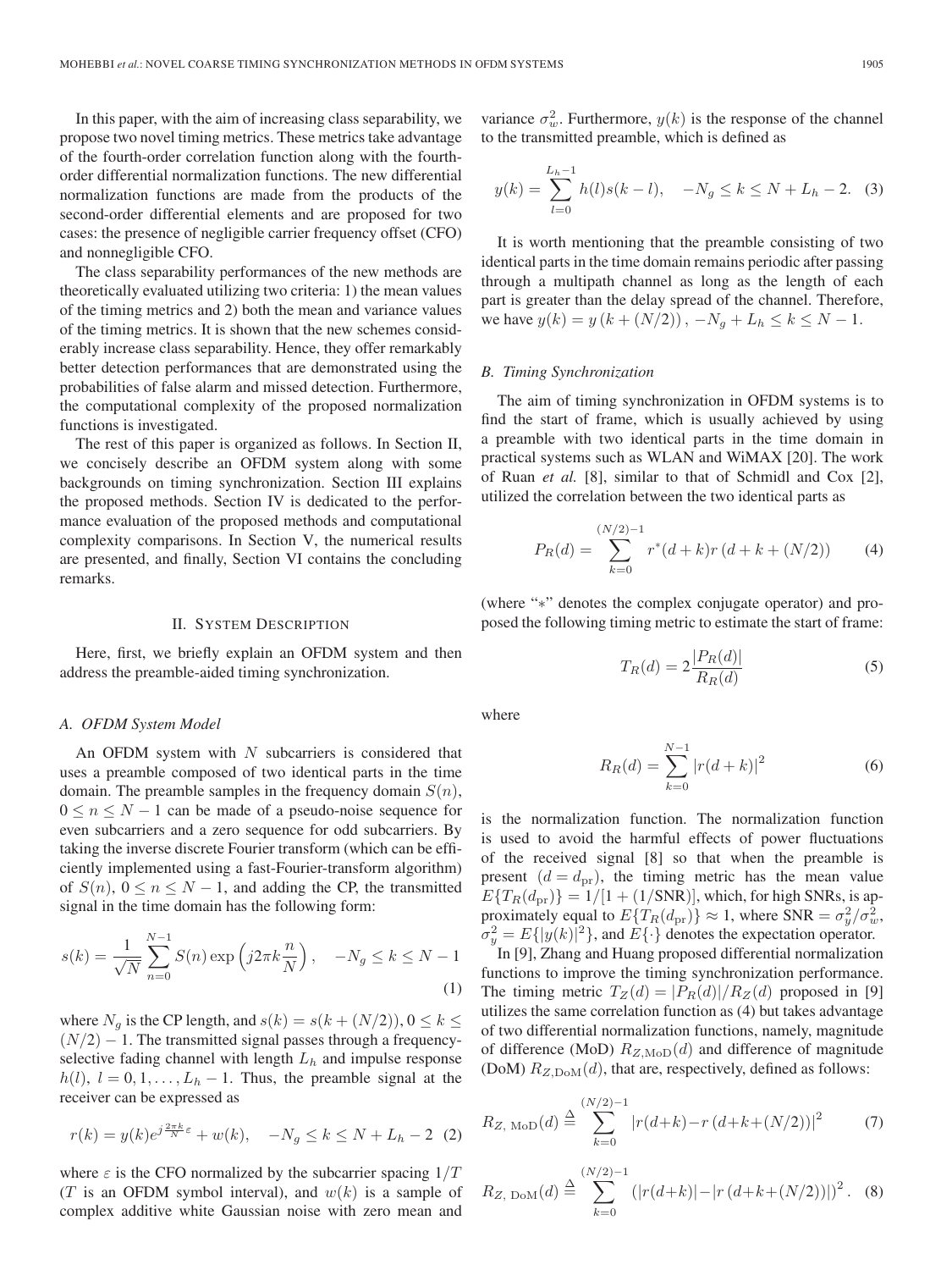$R_{Z, \text{DoM}}(d)$  is robust to CFO, whereas  $R_{Z, \text{MoD}}(d)$  can only be applied when the CFO is negligible. The timing metric proposed in [9] avoids power fluctuations by making the maximum value of the timing metric dependent on SNR. For fixed values of SNR, the timing metric in [9] produces the same values on average, and therefore, power fluctuations are avoided. As an example, the timing metric utilizing MoD, in the presence of the preamble and for small values of CFO, has the mean value  $E\{T_{Z, \text{MoD}}(d_{\text{pr}})\}\approx$  SNR/2. Owing to differential normalization, the metrics in [9] have sharper peaks and lower probabilities of false alarm and missed detection compared with those in [8].

Abdzadeh-Ziabari and Shayesteh in [10] demonstrated that sufficient statistics for timing synchronization of a preamble with two identical parts in the time domain do not exist, and there is no optimal method in the sense of using sufficient statistics. This important fact is the motivation for proposing new schemes in the following section to improve the performance of timing synchronization.

## III. PROPOSED METHODS

The design of a timing metric as a feature selection problem mainly deals with the following issue: What features from the received signal should be utilized to make the values of the timing metric at the correct and wrong timing points as different as possible? Here, considering the given issue, we propose two new timing metrics.

# *A. Double Differential Normalization (DDN)*

To disclose the idea behind the first proposed method, we consider the second-order timing metric presented in [9]. This metric takes advantage of the second-order correlation in (4), i.e.,  $(\sum_{k=0}^{(N/2)-1} r*(d+k)r(d+k+(N/2))),$  along with the second-order differential normalization in (7). The MoD normalization function presented in [9] obtains the energy of a vector that is constructed from the difference between the elements of the received signal as follows:

$$
\Delta^{\text{MoD},d} = \begin{cases} \frac{|r(d) - r(d + (N/2))|}{\Delta^{\text{MoD},d}(0)}, \\ \frac{|r(d+1) - r(d + (N/2) + 1)|}{\Delta^{\text{MoD},d}(1)}, \end{cases}
$$

$$
\underbrace{\left[r\left(d + (N/2) - 1\right) - r\left(d + N - 1\right)\right]}_{\Delta^{\text{MoD},d}((N/2) - 1)}\right\}.
$$
 (9)

...,

The use of this vector in [9] relies on the idea that when the preamble consisting of two identical parts is received, the difference between the samples of the received signal, i.e.,  $|r(k) - r(k + (N/2))|^2$ , decreases. Thus, the value of the normalization function in (7), i.e., the sum  $R_{Z,\text{MoD}}(d) \stackrel{\Delta}{=}$  $\sum_{k=0}^{(N/2)-1} |r(d+k) - r(d+k+(N/2))|^2$ , significantly decreases in comparison with the conventional normalization

function  $R_R(d) = \sum_{k=0}^{N-1} |r(d+k)|^2$  in [8]. Hence, at the correct timing point, the value of the timing metric  $T_{Z,\text{MoD}}(d) =$  $|P_R(d)|/R_{Z,\text{MoD}}(d)$  in [9] significantly increases in comparison with the conventional metrics  $T_R(d) = 2|P_R(d)|/R_R(d)$ in [8]. By this means, the difference between the values of the metric at the correct and wrong timing points increases, and the timing metric becomes sharper.

In this paper, to have a timing metric whose values at the correct and wrong timing points are more distinct, instead of using the second-order elements  $r^*(k)r(k + (N/2))$  for correlation along with the difference  $|r(k) - r(k + (N/2))|^{2}$ for normalization, we propose to use the fourth-order elements (for example,  $r^*(k)r^*(k+1)r(k+(N/2))r(k+(N/2)+1)$ ) for correlation and the product of the differences (for example,  $|r(k) - r(k + (N/2))|^2|r(k+1) - r(k + (N/2)) +$ 1)| <sup>2</sup>, which are of fourth order) for normalization. At the presence of a preamble with two identical parts, the fourth-order correlation function along with the fourth-order normalization function produce a peak in timing metric, which is significantly greater than the previous methods. Hence, the new method has values with greater difference at the correct and wrong timing instants, compared with the existing methods (the mathematical justification of this statement will be given in the following section).

Therefore, the proposed timing metric has the following form:

$$
Tnew(d) = \frac{|P(d)|}{R(d)}
$$
\n(10)

where  $P(d)$  is the fourth-order correlation function, and  $R(d)$ is the fourth-order differential normalization function. The fourth-order correlation function that we use has the following form [10]:

$$
P(d) = \sum_{l=1}^{a} \sum_{k=0}^{b} (r^*(k+d)r^*(k+d+l)r(k+d+(N/2)))
$$
  
 
$$
\times r(k+d+l+(N/2))),
$$
  
 
$$
1 \le a \le (N/2) - 1, 0 \le b \le (N/2) - a - 1
$$
 (11)

where  $a$  and  $b$  are the parameters that determine the correlation length L (where  $L \leq (N/4)((N/2) - 1)$ ), which are designed based on the desired performance [10]. Now, for the fourth-order correlation function, we present a new fourth-order differential normalization function  $R(d) = R^{DDN}(d)$ .

For the new differential normalization function, instead of using  $\Delta^{\text{MoD},d}$  in (9), we propose to build a new vector  $\mathbf{Q}^{\text{DDN},d}$ whose elements are derived from the multiplication of the elements of (9) in the following way:

$$
\mathbf{Q}^{\text{DDN},d} = \begin{cases} \frac{[r(d) - r(d + (N/2))]}{\Delta^{\text{MoD},d}(0)} \\ \times \frac{[r(d+1) - r(d + (N/2) + 1)]}{\Delta^{\text{MoD},d}(1)}, \\ \frac{[r(d) - r(d + (N/2))]}{\Delta^{\text{MoD},d}(0)} \end{cases}
$$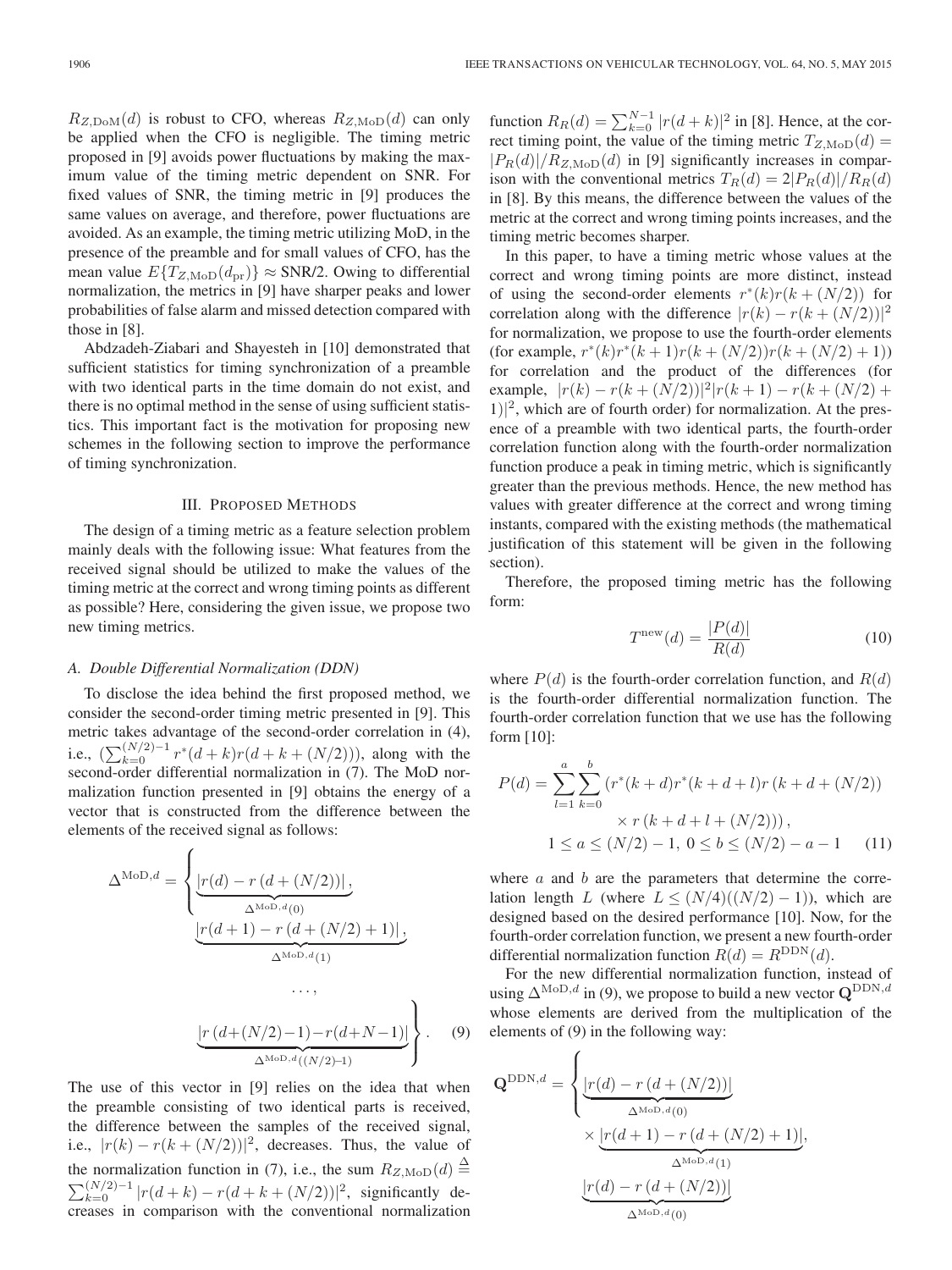$$
\times \underbrace{\left[r(d+2) - r(d + (N/2) + 2)\right]}_{\Delta^{\text{MoD},d}(2)},
$$
  
...

$$
\underbrace{\frac{|r(d) - r(d + (N/2))|}{\Delta^{\text{MoD},d}(0)}}_{\text{MMD},d(0)} \times \underbrace{\frac{|r(d + (N/2) - 1) - r(d + N - 1)|}{\Delta^{\text{MoD},d}((N/2) - 1)}}_{\Delta^{\text{MoD},d}(1)} \times \underbrace{\frac{|r(d + 1) - r(d + (N/2) + 1)|}{\Delta^{\text{MoD},d}(2)}}_{\Delta^{\text{MoD},d}(2)} \times \underbrace{\frac{|r(d + 1) - r(d + (N/2) + 1)|}{\Delta^{\text{MoD},d}(1)}}_{\Delta^{\text{MoD},d}(1)} \times \underbrace{\frac{|r(d + 3) - r(d + (N/2) + 3)|}{\Delta^{\text{MoD},d}(3)}}_{\Delta^{\text{MoD},d}(3)},
$$

...,

$$
\underbrace{|r(d+1) - r(d + (N/2) + 1)|}_{\Delta^{\text{MoD},d}(1)} \times \underbrace{|r(d + (N/2) - 1) - r(d + N - 1)|}_{\Delta^{\text{MoD},d}((N/2) - 1)},
$$
  
...

$$
\frac{\left|r\left(d + (N/2) - 2\right) - r(d + N - 2)\right|}{\Delta^{\text{MoD},d}((N/2) - 2)}
$$
\n
$$
\times \underbrace{\left|r\left(d + (N/2) - 1\right) - r(d + N - 1)\right|}_{\Delta^{\text{MoD},d}((N/2) - 1)}\right\}.
$$
\n(12)

The new normalization function utilizing the kth element of  $\mathbf{Q}^{\text{DDN},d}$ , i.e.,  $Q^{\text{DDN},d}(k)$ , can be expressed as

$$
R^{\text{DDN}}(d) = \sum_{k=0}^{L-1} (Q^{\text{DDN},d}(k))^2
$$
 (13)

where  $L \leq (N/4)((N/2) - 1)$  is the correlation length, which is selected based on the desired performance of the metric (the longer the correlation length, the better the performance).

At the correct timing points  $d = d_{\text{pr}}$ , without loss of generality, we consider  $Q^{\text{DDN},d}(0)$ , and by replacing (2), we have

$$
(Q^{\text{DDN}, d_{\text{pr}}}(0))^{2}
$$
  
=  $|r(d_{\text{pr}}) - r(d_{\text{pr}} + (N/2))|^{2}$   
 $\times |r(d_{\text{pr}}+1) - r(d_{\text{pr}} + (N/2) + 1)|^{2}$ 

$$
= \left| y(d_{\text{pr}}) e^{j\frac{2\pi d_{\text{pr}}}{N}\varepsilon} (1 - e^{j\pi\varepsilon}) \right|
$$
  
+  $w(d_{\text{pr}}) - w(d_{\text{pr}} + (N/2)) \Big|^2$   

$$
\times \left| y(d_{\text{pr}} + 1) e^{j\frac{2\pi (d_{\text{pr}} + 1)}{N}\varepsilon} (1 - e^{j\pi\varepsilon}) \right|
$$
  
+  $w(d_{\text{pr}} + 1) - w(d_{\text{pr}} + (N/2) + 1) \Big|^2$  (14)

and consequently

$$
E\left\{R^{\text{DDN}}(d_{\text{pr}})\right\} = \sum_{k=0}^{L-1} E\left\{ \left(Q^{\text{DDN}, d_{\text{pr}}}(k)\right)^2 \right\}
$$

$$
= LE\left\{ \left(Q^{\text{DDN}, d_{\text{pr}}}(0)\right)^2 \right\}
$$

$$
= L\left(\sigma_y^2 |1 - e^{j\pi\varepsilon}|^2 + 2\sigma_w^2\right)^2 \quad (15)
$$

where  $\sigma_y^2 = E{ |y(k)|^2 }$ . At the wrong timing points  $d = d_{ab}$ , we have

$$
(Q^{\text{DDN}, d_{\text{ab}}}(0))^2
$$
  
=  $|r(d_{\text{ab}}) - r(d_{\text{ab}} + (N/2))|^2$   
 $\times |r(d_{\text{ab}} + 1) - r(d_{\text{ab}} + (N/2) + 1)|^2$   
=  $|w(d_{\text{ab}}) - w(d_{\text{ab}} + (N/2))|^2$   
 $\times |w(d_{\text{ab}} + 1) - w(d_{\text{ab}} + (N/2) + 1)|^2$  (16)

and consequently

$$
E\left\{R^{\text{DDN}}(d_{\text{ab}})\right\} = \sum_{k=0}^{L-1} E\left\{ \left(Q^{\text{DDN}, d_{\text{ab}}}(k)\right)^2 \right\}
$$

$$
= LE\left\{ \left(Q^{\text{DDN}, d_{\text{ab}}}(0)\right)^2 \right\} = 4L\sigma_w^4. (17)
$$

Knowing from [10] that

$$
E\{|P(d)|\} = \begin{cases} L\sigma_y^4, & d = d_{\text{pr}}\\ \frac{\sqrt{\pi L}}{2}\sigma_w^4, & d = d_{\text{ab}} \end{cases}
$$
(18)

and by applying the normalization values in (15) and (17), the expected values of the proposed timing metric  $E\{T^{\text{DDN}}(d)\}$  =  $E\{|P(d)|/R^{\text{DDN}}(d)\}\text{, at the correct timing points }d_{\text{pr}}$  and wrong timing points  $d_{ab}$ , become

$$
E\left\{T^{\text{DDN}}(d)\right\} = E\left\{\frac{|P(d)|}{R^{\text{DDN}}(d)}\right\} \approx \frac{E\left\{|P(d)|\right\}}{E\left\{R^{\text{DDN}}(d)\right\}} = \begin{cases} \frac{1}{\left(|1 - e^{j\pi\varepsilon}|^2 + \frac{2}{SNR}\right)^2}, & d = d_{\text{pr}}\\ \frac{1}{8}\sqrt{\frac{\pi}{L}}, & d = d_{\text{ab}} \end{cases}
$$
(19)

where SNR =  $\sigma_y^2/\sigma_w^2$ . In the given equation, we have used the approximation  $E\{|P(d)|/R^{\text{DDN}}(d)\}\approx E\{|P(d)|\}/R^{\text{DDN}}$  $E\{R^{\text{DDN}}(d)\}\,$ , which is obtained from the Taylor series expansion of  $E\{|P(d)|/R^{\text{DDN}}(d)\}\$  about the means  $E\{|P(d)|\}$ and  $E\{R^{\text{DDN}}(d)\}\$  [22]. We have chosen the first-order term and ignored the higher order terms because of the laborious calculations. The simulation results provided in Figs. 3–7 also confirm the accuracy of the approximation.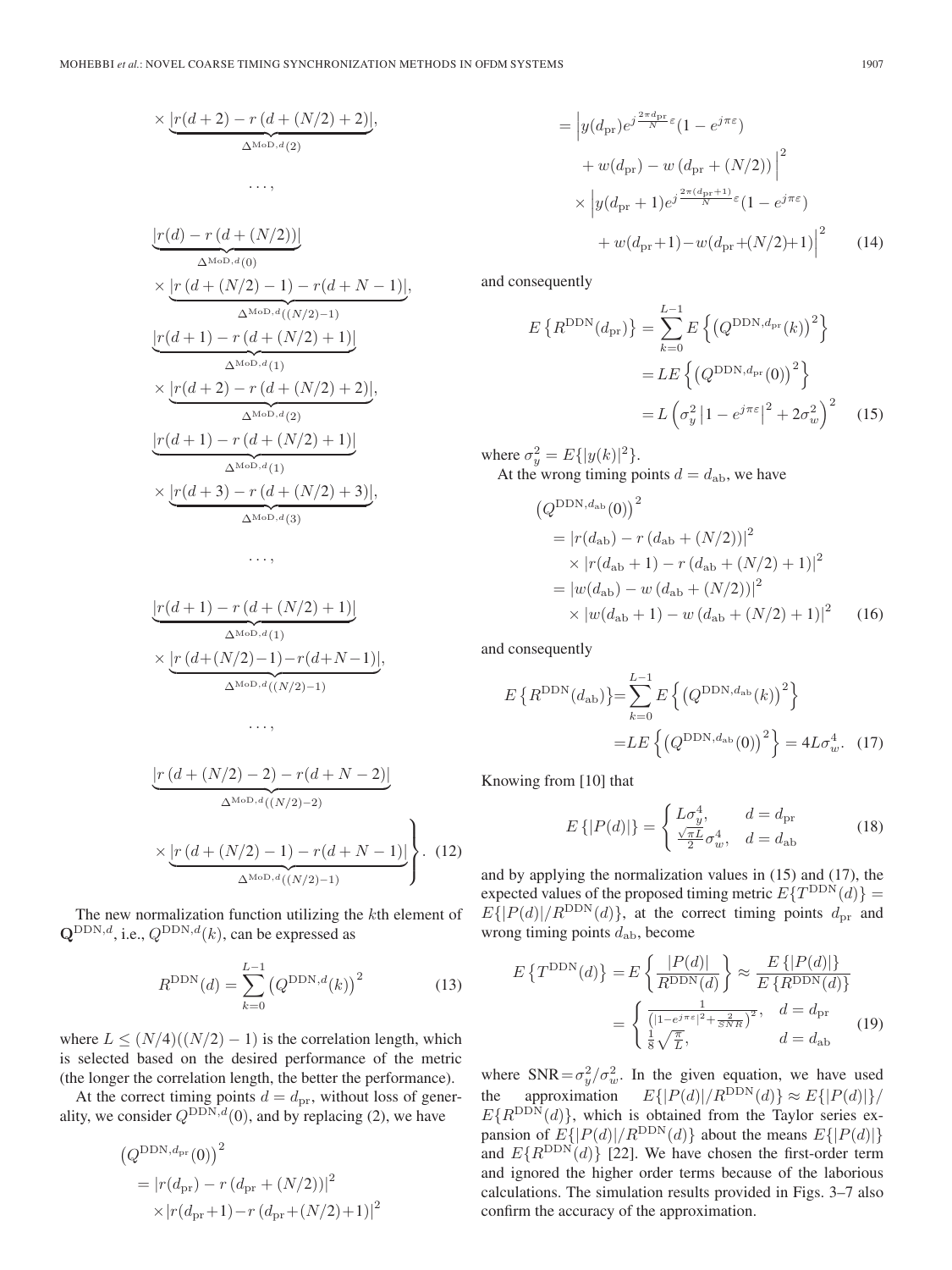Assuming that CFO ( $\varepsilon$ ) is negligible,  $E\{T^{\text{DDN}}(d)\}\)$  can be approximated as

$$
E\left\{T^{\text{DDN}}(d)\right\} \approx \begin{cases} \frac{SNR^2}{4}, & d = d_{\text{pr}}\\ \frac{1}{8}\sqrt{\frac{\pi}{L}}, & d = d_{\text{ab}}. \end{cases}
$$
 (20)

From the comparison of (20) and  $E\{T_{Z, \text{MoD}}(d_{\text{pr}})\}\approx$  SNR/2 in [9], it is concluded that since we have  $E\{T^{\text{DDN}}(d_{\text{pr}})\}\$  $E\{T_{Z,\text{MoD}}(d_{\text{pr}})\}\$  for SNR > 3 dB, the new method has a greater peak at the correct timing instants for SNR > 3 dB (further comparisons will be discussed in the following section).

For the devices that are compatible with some standards, the tolerable range of CFO is generally available and specified in the standard. Under the circumstances that CFO is small (such as in IEEE802.11n WLAN), the proposed normalization function in (13) can be applied [9]. For other cases, we propose to adopt the following approach for normalization of the timing metric.

### *B. CFO-Independent DDN (CIDDN)*

To design a normalization function that is not affected by the CFO, we directly use the absolute value of the received signal in the normalization function. This approach can be clarified by considering the DoM normalization scheme in [9], which obtains the energy of the following vector:

$$
\Delta^{\text{DoM},d} = \left\{ \underbrace{|r(d)| - |r(d + (N/2))|}_{\Delta^{\text{DoM},d}(0)}, \underbrace{|r(d+1)| - |r(d + (N/2) + 1)|}_{\Delta^{\text{DoM},d}(1)}, \dots, \underbrace{|r(d + (N/2) - 1)| - |r(d + N - 1)|}_{\Delta^{\text{DoM},d}((N/2) - 1)} \right\}.
$$
 (21)

For the new normalization function, we propose to use the products of the elements of  $\Delta^{DoM,d}$  in the following way:

$$
\mathbf{Q}^{\text{CIDDN},d} = \begin{cases} \underbrace{(|r(d)| - |r(d + (N/2))|)}_{\Delta^{\text{DOM},d}(0)} \\ \times \underbrace{(|r(d+1)| - |r(d + (N/2) + 1)|)}_{\Delta^{\text{DOM},d}(1)}, \\ \underbrace{(|r(d)| - |r(d + (N/2))|)}_{\Delta^{\text{DOM},d}(0)} \\ \times \underbrace{(|r(d+2)| - |r(d + (N/2) + 2)|)}_{\Delta^{\text{DOM},d}(2)}, \\ \dots, \end{cases}
$$

$$
\underbrace{(|r(d)| - |r(d + (N/2))|)}_{\Delta^{\text{DoM},d}(0)}
$$

$$
\times \underbrace{(\left|r(d + (N/2) - 1)\right| - \left|r(d + N - 1)\right|)}_{\Delta^{\text{DoM},d}((N/2) - 1)},
$$
\n
$$
\underbrace{(\left|r(d + 1)\right| - \left|r(d + (N/2) + 1)\right|)}_{\Delta^{\text{DoM},d}(1)} \times \underbrace{(\left|r(d + 2)\right| - \left|r(d + (N/2) + 2)\right|)}_{\Delta^{\text{DoM},d}(2)},
$$
\n
$$
\underbrace{(\left|r(d + 1)\right| - \left|r(d + (N/2) + 1)\right|)}_{\Delta^{\text{DoM},d}(1)} \times \underbrace{(\left|r(d + 3)\right| - \left|r(d + (N/2) + 3)\right|)}_{\Delta^{\text{DoM},d}(3)},
$$
\n...

$$
\underbrace{(|r(d+1)|-|r(d+(N/2)+1)|)}_{\Delta^{\text{D}\text{-M},d}(1)}\times\underbrace{(|r(d+(N/2)-1)|-|r(d+N-1)|)}_{\Delta^{\text{D}\text{-M},d}((N/2)-1)},
$$

...,

$$
\underbrace{\frac{(|r (d + (N/2) - 2)| - |r (d + N - 2)|)}{\Delta^{\text{DoM},d}((N/2) - 2)}}_{\Delta^{\text{DoM},d}((N/2) - 1)} \times \underbrace{\frac{(|r (d + (N/2) - 1)| - |r (d + N - 1)|)}{\Delta^{\text{DoM},d}((N/2) - 1)}}_{(22)}
$$

and take advantage of the elements of  $Q^{\text{CIDDN},d}$ , i.e.,  $Q^{\text{CIDDN},d}(k)$ . Therefore, the normalization function is proposed as

$$
R^{\text{CIDDN}}(d) = \sum_{k=0}^{L-1} (Q^{\text{CIDDN}, d}(k))^2.
$$
 (23)

The mean values of the normalization function at the correct and wrong timing points is derived in the Appendix and can be expressed as

$$
E\left\{R^{\text{CIDDN}}(d)\right\} = \begin{cases} \leq 4L\sigma_w^4, & d = d_{\text{pr}}\\ \left(2 - \frac{\pi}{2}\right)^2 L\sigma_w^4, & d = d_{\text{ab}}. \end{cases}
$$
(24)

Considering (18) and (24) and using the same approximations applied to (19), the new timing metric  $T^{\text{CIDDN}}(d)$  =  $|P(d)|/R^{\text{CIDDN}}(d)$  has the following mean values:

$$
E\left\{T^{\text{CIDDN}}(d)\right\} = E\left\{\frac{|P(d)|}{R^{\text{CIDDN}}(d)}\right\} \approx \frac{E\left\{|P(d)|\right\}}{E\left\{R^{\text{CIDDN}}(d)\right\}} = \begin{cases} \geq \frac{\sigma_y^4}{4\sigma_w^4} = \frac{\text{SNR}^2}{4}, & d = d_{\text{pr}}\\ \frac{1}{2(2-\frac{\pi}{2})^2}\sqrt{\frac{\pi}{L}}, & d = d_{\text{ab}}. \end{cases}
$$
(25)

It is observed that the mean value of the proposed normalization function  $E\{R^{\text{CIDDN}}(d)\}\$  and, consequently, the mean value of the timing metric  $E\{T^{\text{CIDDN}}(d)\}\$  are not affected by the CFO.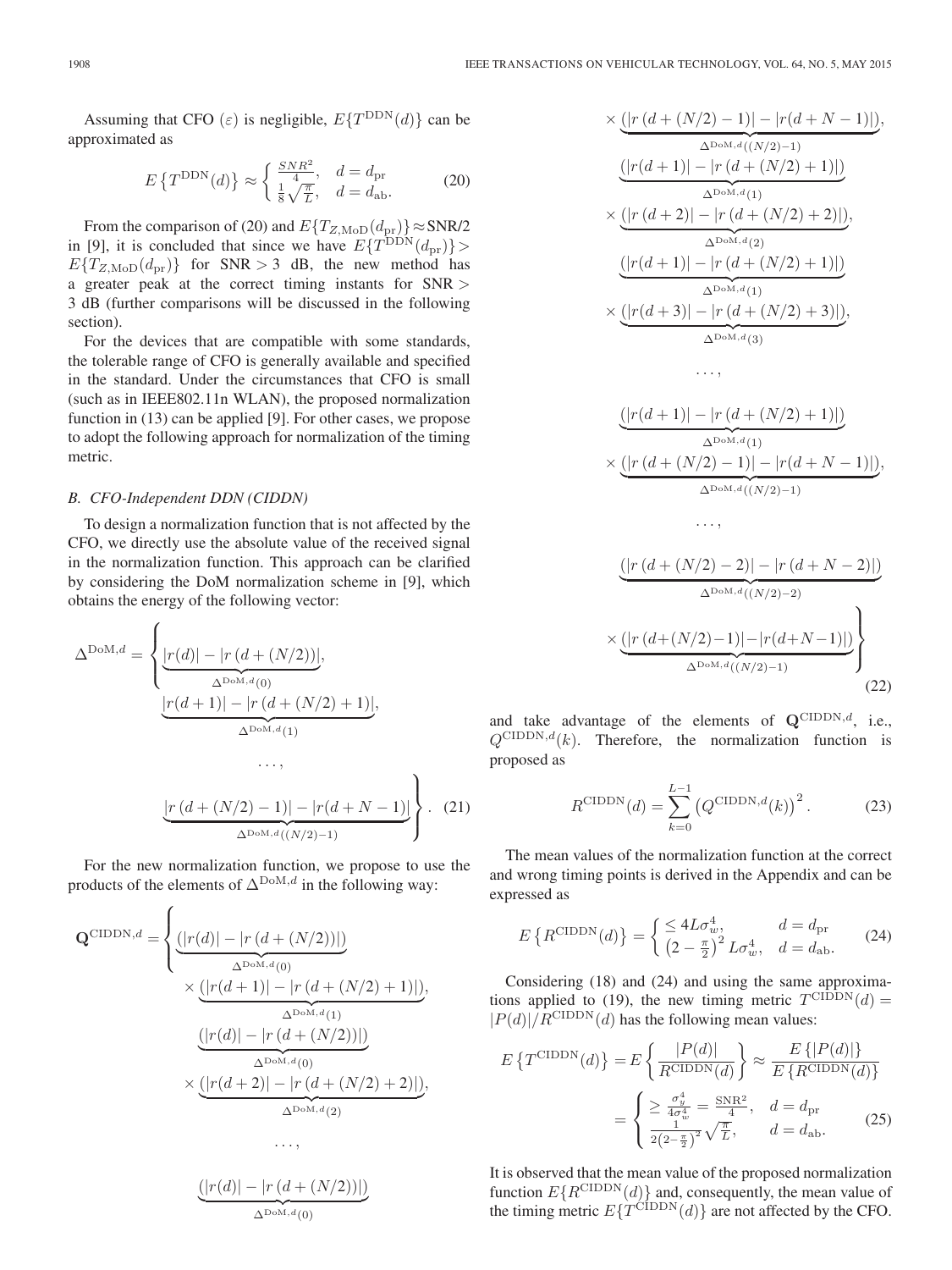

Fig. 1. Proposed timing metrics in comparison with previous methods averaged over 100 realizations in the SUI-1 channel ( $N = 256$  and  $N<sub>g</sub> = 16$ ).

To give further explanation to why the new timing metric is not affected by the CFO, without loss of generality, we consider the received signal  $r(d)$ . We have

$$
|r(d)| = |y(d)e^{j\frac{2\pi d}{N}\varepsilon} + w(d)|
$$
  
\n
$$
= |e^{j\frac{2\pi d}{N}\varepsilon} (y(d) + e^{-j\frac{2\pi d}{N}\varepsilon}w(d))|
$$
  
\n
$$
= |e^{j\frac{2\pi d}{N}\varepsilon}| |y(d) + e^{-j\frac{2\pi d}{N}\varepsilon}w(d)|
$$
  
\n
$$
= |y(d) + e^{-j\frac{2\pi d}{N}\varepsilon}w(d)| = |y(d) + w(d)|. (26)
$$

In the given equation, multiplying  $e^{-j(2\pi d/N)\varepsilon}$  and  $w(d)$ does not change the mean and variance of the noise term; therefore,  $e^{-j(2\pi d/N)\epsilon}w(d)$  is still a noise sample with the same mean and variance as  $w(d)$ ; hence, we can replace  $e^{-j(2\pi d/N)\varepsilon}$  w(d) with  $w(d)$  in (26). It is obvious in (26) that by taking the absolute value of  $r(d)$ , the effect of CFO is removed from the received signal. Therefore, the elements  $Q^{\text{CIDDN},d}(k)$  in (22) (for example,  $Q^{\text{CIDDN},d}(0)=\left(|r(d)|-1\right)$  $|r(d + (N/2))|(|r(d+1)| - |r(d + (N/2) + 1)|))$  are not affected by the CFO. Consequently, the normalization function in (23), i.e.,  $R^{\text{CIDDN}}(d) = \sum_{k=0}^{L-1} (Q^{\text{CIDDN},d}(k))^2$ , is also not affected by the CFO. Moreover, knowing from [10] that the absolute value of the correlation function  $|P(d)|$  is not changed by the CFO, it is concluded that the proposed timing metric  $T^{\text{CIDDN}}(d) = |P(d)|/R^{\text{CIDDN}}(d)$  is independent of the CFO.

In Fig. 1, we have shown the proposed timing metrics along with the previous metrics, where all of them are normalized to their maximum values. It is evident that our proposed timing metrics, due to the use of the fourth-order normalization, have considerably sharper peaks. In this figure, the CFO for MoD [9] and the proposed DDN method is set to  $\varepsilon = 0.1$ , and for [8], [10], DoM [9], and the proposed CIDDN, it is set to  $\varepsilon = 4.3$ .

# IV. THEORETICAL PERFORMANCE EVALUATION

To evaluate the performance theoretically and show that, at the correct and incorrect timing points, the new metrics have

values that are more distinct in comparison with the previous methods, we make use of two criteria. The first criterion is that used in [9] and applies the mean values of timing metrics. The second criterion takes advantage of both mean and variance for comparing different metrics. Furthermore, the computational complexity of the proposed methods are compared with the previous schemes.

# *A. Mean of Timing Metrics as the Criterion for Between-Class Distance*

Here, we apply the same performance evaluation criterion as in [9]. Therefore, we choose the difference between the mean values of the new metrics at the correct and wrong timing points as the criterion for performance evaluation. This criterion in classification theory is a measure of between-class distance assessment for different classifiers and is referred to as the class-separability criterion [19] (It is worth mentioning that the performance can also be assessed in terms of false alarm and missed detection probabilities. Since the theoretical derivation of false alarm and missed detection probabilities can involve too many approximations, these probabilities are obtained by simulation in Section V).

Similar to [9], we use the following factor for classseparability comparisons:

 $\alpha_{\rm conventional}^{\rm new}$ 

$$
= \frac{E\left\{T^{\text{new}}(d_{\text{pr}})\right\}/E\left\{T^{\text{new}}(d_{\text{ab}})\right\}}{E\left\{T_{\text{conventional}}(d_{\text{pr}})\right\}/E\left\{T_{\text{conventional}}(d_{\text{ab}})\right\}}\tag{27}
$$

where  $\alpha_{\rm conventional}^{\rm new}$  is used to compare the new timing metric with the conventional metrics. By  $T<sup>new</sup>(d)$ , we mean either  $T^{\text{DDN}}(d)$  in (19) or  $T^{\text{CIDDN}}(d)$  in (25), and  $T_{\text{conventional}}(d)$ denotes the proposed metrics in [8], [9], or [10].

The factor  $\alpha_{\rm conventional}^{\rm new}$  indicates that between the two timing metrics  $(T^{new}(d)$  and  $T_{conventional}(d)$ , the timing metric whose difference value between the correct and wrong timing points is greater has better performance. Therefore, when  $\alpha_{\rm conventional}^{\rm new} > 1$ , our metric achieves better performance than  $T_{\text{conventional}}(d)$ . Now, using this criterion, we compare the proposed methods with the previous methods.

*1) Comparison of the Proposed Methods With the Method in [8]:* When  $T_{\text{conventional}}(d) = T_R(d)$ , where  $T_R(d)$  is the metric proposed in [8] with the mean values

$$
E\left\{T_R(d)\right\} = \begin{cases} \frac{1}{1 + \frac{1}{SNR}}, & d = d_{\text{pr}}\\ \sqrt{\frac{\pi}{2N}}, & d = d_{\text{ab}} \end{cases}
$$
 (28)

and  $T^{\text{new}}(d) = T^{\text{DDN}}(d)$  [considering(19)], the factor  $\alpha_R^{\text{DDN}}$ becomes

$$
\alpha_R^{\text{DDN}} = \frac{\frac{1}{\left( |1 - e^{j\pi \varepsilon}|^2 + \frac{2}{SNR} \right)^2}}{\frac{1}{\left( 1 + \frac{1}{SNR} \right)}} \frac{\sqrt{\frac{\pi}{2N}}}{\frac{1}{8} \sqrt{\frac{\pi}{L}}}
$$

$$
= \frac{8 \left( 1 + \frac{1}{SNR} \right)}{\left( |1 - e^{j\pi \varepsilon}|^2 + \frac{2}{SNR} \right)^2} \sqrt{\frac{L}{2N}} \tag{29}
$$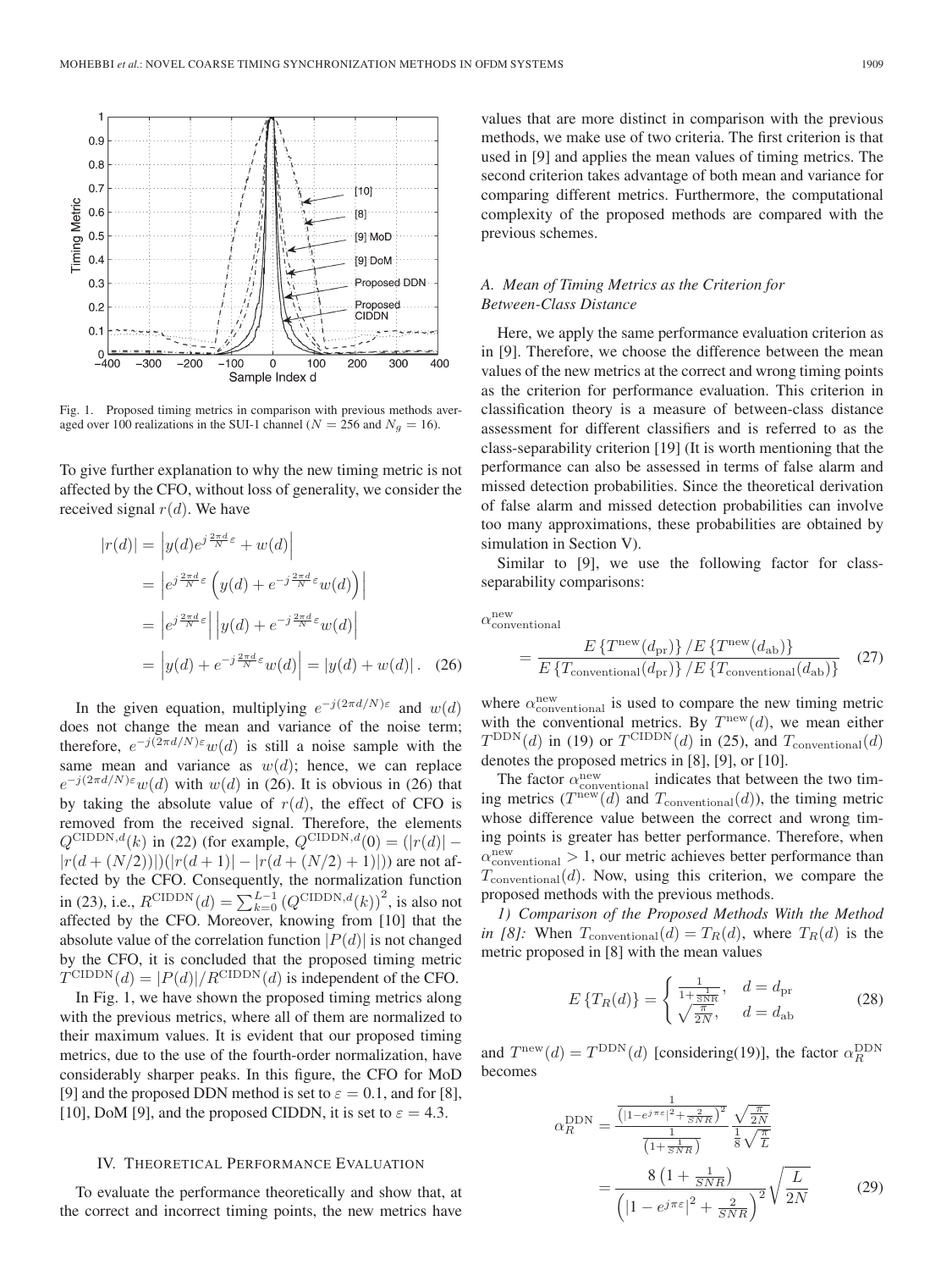which, for small values of CFO, can be simplified as

$$
\alpha_R^{\text{DDN}} = (\text{SNR}^2 + \text{SNR}) \sqrt{\frac{2L}{N}}.
$$
 (30)

According to (30), for SNR  $\geq$  0 dB and  $L \geq (N/2)$ , we have  $\alpha_R^{\text{DDN}} > 1$ . This means that our method achieves better performance in comparison with that in [8] even for low SNRs and low correlation lengths, provided that the CFO is negligible.

To compare the class separability of the second proposed method  $T^{\text{CIDDN}}(d)$  with that in [8], we consider (25) and (28), and the lower bound for the factor  $\alpha_R^{\text{CIDDN}}$  is obtained as

$$
\alpha_R^{\text{CIDDN}} \ge \frac{\frac{\text{SNR}^2}{4}}{\frac{1}{(1+\frac{1}{\text{SNR}})} \frac{1}{2(2-\frac{\pi}{2})^2} \sqrt{\frac{\pi}{L}}}
$$

$$
= \frac{1}{2} \left(2 - \frac{\pi}{2}\right)^2 (\text{SNR}^2 + \text{SNR}) \sqrt{\frac{L}{2N}}.
$$
(31)

It is observed that for  $L \geq 2N$  and SNR  $\geq 5$  dB, we have  $\alpha_R^{\text{CIDDN}} > 1$ , and our second method, which is robust to CFO, has better performance than that in [8]. It is worth noting that (31) is the lower bound, and the performance can be better than what is indicated by (31), as will be shown in Section V.

*2) Comparison of the Proposed Methods With the Methods in [9]:* If  $T_{\text{conventional}}(d) = T_{Z,\text{MoD}}(d)$ , where  $T_{Z,\text{MoD}}(d)$  is the MoD metric proposed in [9] with the mean values

$$
E\left\{T_{Z,\text{MOD}}(d)\right\} = \begin{cases} \frac{1}{|1 - e^{j\pi\varepsilon}|^2 + \frac{2}{SNR}}, & d = d_{\text{pr}}\\ \sqrt{\frac{\pi}{8N}}, & d = d_{\text{ab}} \end{cases}
$$
(32)

then considering (19), we have

$$
\alpha_{Z,\text{MoD}}^{\text{DDN}} = \frac{\frac{1}{\left(|1 - e^{j\pi\varepsilon}|^2 + \frac{2}{\text{SNR}}\right)^2}}{\frac{1}{|1 - e^{j\pi\varepsilon}|^2 + \frac{2}{\text{SNR}}}} \frac{\sqrt{\frac{\pi}{8N}}}{\frac{1}{8}\sqrt{\frac{\pi}{L}}} = \frac{2\sqrt{2}}{|1 - e^{j\pi\varepsilon}|^2 + \frac{2}{\text{SNR}}}\sqrt{\frac{L}{N}}.\tag{33}
$$

For small values of CFO, (33) is approximated as

$$
\alpha_{Z, \text{ MoD}}^{\text{DDN}} = \text{SNR} \sqrt{\frac{2L}{N}}.
$$
 (34)

According to this equation, for SNR > 0 dB and  $L \ge N/2$ , we have  $\alpha_{Z, \text{MoD}}^{\text{DDN}} > 1$ . Therefore, when the CFO is negligible, even for small values of the correlation length and SNR, our method improves the performance. Moreover, the increase in SNR and correlation length significantly enhances the performance.

It is notable that since only a lower bound is obtained for both the DoM metric in [9] and for  $T^{\text{CIDDN}}(d)$  at the correct timing points in (25), it is not possible to theoretically derive the factor  $\alpha_{Z, \text{DoM}}^{\text{CIDDN}}$ . In Section V, to compare  $T^{\text{CIDDN}}(d)$  with the DoM timing metric in [9], we obtain  $\alpha_{Z, \text{DoM}}^{\text{CIDDN}}$  by simulation, which confirms that the new method has a remarkably better performance.

*3) Comparison of the Proposed Methods With the Method in [10]:* When  $T_{\text{conventional}}(d) = T_A(d)$ , where  $T_A(d)$  is the metric proposed in [10] with the mean values

$$
E\left\{T_A(d)\right\} = \begin{cases} \frac{1}{\left(1 + \frac{2}{\text{SNR}} + \frac{1}{\text{SNR}^2}\right)}, & d = d_{\text{pr}}\\ \sqrt{\frac{\pi}{4L}}, & d = d_{\text{ab}} \end{cases}
$$
(35)



Fig. 2. Between-class distance  $D = |(m_2 - \sigma_2) - (m_1 + \sigma_1)|$ , using both the mean and variance of the timing metrics knowing that  $m_2 > m_1$  and  $m_2$  −  $m_1 > \sigma_1 + \sigma_2$ .

the factor  $\alpha_A^{\text{DDN}}$  becomes

$$
\alpha_A^{\text{DDN}} = \frac{\frac{1}{\left( |1 - e^{j\pi\varepsilon}|^2 + \frac{2}{SNR} \right)^2}}{\frac{1}{\left( 1 + \frac{2}{SNR} + \frac{1}{SNR^2} \right)}} \frac{\sqrt{\frac{\pi}{4L}}}{\frac{1}{8}\sqrt{\frac{\pi}{L}}} = \frac{4\left( 1 + \frac{2}{SNR} + \frac{1}{SNR^2} \right)}{\left( |1 - e^{j\pi\varepsilon}|^2 + \frac{2}{SNR} \right)^2}.
$$
\n(36)

The small values of CFO results in

$$
\alpha_A^{\text{DDN}} = \text{SNR}^2 + 2\text{SNR} + 1\tag{37}
$$

which demonstrates that for SNR  $> 0$  dB, we have  $\alpha_A^{\text{DDN}} > 1$ , and factor  $\alpha_A^{\text{DDN}}$  is independent of the correlation length.

For the case  $T<sup>new</sup>(d) = T<sup>CIDDN</sup>(d)$ , the lower bound for factor  $\alpha_A^{\text{CIDDN}}$  becomes

$$
\alpha_A^{\text{CIDDN}} \ge \frac{\frac{SNR^2}{4}}{\frac{1}{\left(1 + \frac{2}{SNR} + \frac{1}{SNR^2}\right)}} \frac{\sqrt{\frac{\pi}{4L}}}{2\left(2 - \frac{\pi}{2}\right)^2} \sqrt{\frac{\pi}{L}}
$$

$$
= \frac{1}{4} \left(2 - \frac{\pi}{2}\right)^2 \left(\text{SNR}^2 + 2\text{SNR} + 1\right). \tag{38}
$$

Therefore, for SNR > 6 dB, we have  $\alpha_A^{\text{CIDDN}} > 1$ .

# *B. Mean and Variance of Timing Metrics as the Criterion for Between-Class Distance*

To evaluate class separability, using both the means and variances of the timing metrics, we define the distance between the two classes (as shown in Fig. 2) in the following way:

$$
D = |(m_2 - \sigma_2) - (m_1 + \sigma_1)| \tag{39}
$$

where  $m_1$  and  $\sigma_1$  represent the mean and standard deviation of the metric at the wrong timing points. In the same way,  $m_2$  and  $\sigma_2$  indicate the mean and standard deviation of the metric at the correct timing points. Note that in defining  $D$  in (39), we have considered the fact that under normal conditions (for example, in practical SNRs or for  $N \geq 32$ ) for the timing metrics, we have  $m_2 > m_1$  and  $m_2 - m_1 > \sigma_1 + \sigma_2$  (which can be easily checked).

For the metric proposed in [8], we have  $m_1 = \sqrt{\pi/(2N)}$ ,  $\sigma_1^2 = (2 - (\pi/2))(1/N)$ , and  $m_2 = 1/(1 + (1/SNR))$ . As obtained in [10], we have the following values for the metric in [10]:  $m_1 \approx \sqrt{(\pi/2)(1/(2L))}$ ,  $\sigma_1^2 = (2 - (\pi/2))(1/(2L))$ , and  $m_2 \approx$  $1/[1 + (2/SNR) + (1/SNR)^2]$ . Furthermore, we have the values  $m_1 = \sqrt{\pi/(8N)}$ ,  $\sigma_1^2 = (1/(2N))(1 - (\pi/4))$ , and  $m_2 =$  $1/[[1 - e^{j\pi\varepsilon}]^2 + (2/\text{SNR})]$  for the MoD metric in [9]. For the DDN method, according to (19), we have  $m_1 = (1/8)\sqrt{\pi/L}$ ,  $\sigma_1^2 = (2 - (\pi/2))(1/(32L))$ , and  $m_2 = 1/((1 - e^{j\pi \varepsilon})^2 + (2/\text{SNR}))^2$ . Since calculating  $\sigma_2^2$  theoretically for all four cases is an arduous task, we have made use of computer simulation for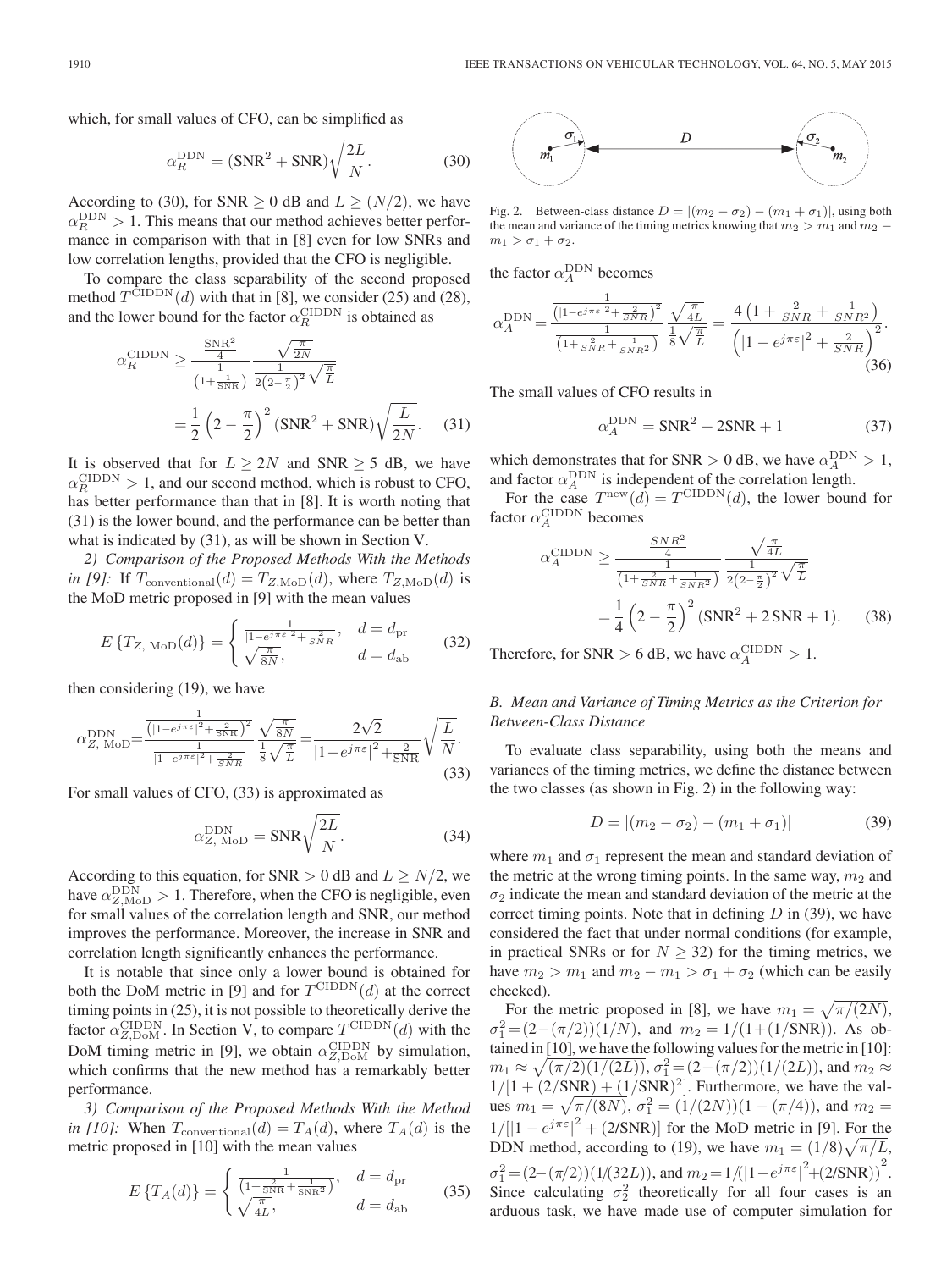obtaining  $\sigma_2^2$ . Moreover, due to having a lower bound for the DoM [9] and CIDDN, we have utilized simulation for showing D for these methods.

In Section V (see Figs. 7–9), using the given criterion, we have demonstrated the performance of the new methods along with those of previous methods. The comparison reveals the outstanding performance of the proposed methods.

# *C. Computational Complexity*

To calculate the complexity of the new normalization methods, we first rewrite the elements of  $\mathbf{Q}^{\text{DDN},d}$  in (12) in the new equivalent form as

$$
\mathbf{Q}^{\text{DDN},d} = \left\{ Q_1^{\text{DDN},d}, Q_2^{\text{DDN},d}, \dots, Q_{(N/2)-1}^{\text{DDN},d} \right\}
$$
(40)

where  $Q_n^{\text{DDN},d}$  is the *n*th subvector of  $\mathbf{Q}^{\text{DDN},d}$ , which is defined as

$$
Q_n^{\text{DDN},d} = \{ |r(d) - r(d + (N/2))|,
$$
  
\n
$$
|r(d+1) - r(d + (N/2) + 1)|,
$$
  
\n...,  
\n
$$
|r(d + (N/2) - n - 1) - r(d + N - n - 1)| \}
$$
  
\n
$$
\circ \{ |r(d+n) - r(d+n + (N/2))|,
$$
  
\n
$$
|r(d+n+1) - r(d+n + (N/2) + 1)|,
$$
  
\n...,  
\n
$$
|r(d + (N/2) - 1) - r(d + N - 1)| \}.
$$
 (41)

In the given equation, the operator  $\circ$  is the Hadamard product and denotes element-by-element multiplication of the two vectors.

If, for simplicity and without loss of generality, we assume that  $\mathbf{Q}^{\text{DDN},d}$  has only its first subvector, i.e.,  $\mathbf{Q}^{\text{DDN},d}$  ${Q_1^{\text{DDN},d}}$ ; then, at time instants d and  $d+1$ , we, respectively, have

# $\mathbf{Q}^{\text{DDN},d}$

$$
= \{ |r(d) - r(d + (N/2))| |r(d+1) - r(d + (N/2) + 1)|,
$$
  
\n
$$
|r(d+1) - r(d + (N/2) + 1)|
$$
  
\n
$$
\times |r(d+2) - r(d + (N/2) + 2)|, ...,
$$
  
\n
$$
|r(d + (N/2) - 2) - r(d + N - 2)|
$$
  
\n
$$
\times |r(d + (N/2) - 1) - r(d + N - 1)| \}
$$
(42)

 $\mathbf{Q}^{\text{DDN},d+1}$ 

$$
= \{|r(d+1) - r(d + (N/2) + 1)|
$$
  
\n
$$
\times |r(d+2) - r(d + (N/2) + 2)|,
$$
  
\n
$$
|r(d+2) - r(d + (N/2) + 2)|
$$
  
\n
$$
\times |r(d+3) - r(d + (N/2) + 3)|, ...,
$$
  
\n
$$
|r(d + (N/2) - 1) - r(d + N - 1)|
$$
  
\n
$$
\times |r(d + (N/2)) - r(d + N)| \}.
$$
 (43)

TABLE I COMPUTATIONAL COMPLEXITY OF NORMALIZATION METHODS

| <b>Method</b>  | <b>Real Multiplications</b>          | <b>Real Additions</b>                 |
|----------------|--------------------------------------|---------------------------------------|
| [2], [8]       |                                      |                                       |
| [9] MoD        |                                      |                                       |
| [9] DoM        |                                      |                                       |
| [10]           | $16N_s$ , $1 \le N_s \le (N/2) - 1$  | $13N_s$ , $1 \le N_s \le (N/2) - 1$   |
| Proposed DDN   | $2N_s$ , $1 \leq N_s \leq (N/2) - 1$ | $10N_s$ , $1 \leq N_s \leq (N/2) - 1$ |
| Proposed CIDDN | $2N_s$ , $1 \leq N_s \leq (N/2)-1$   | $6N_s$ , $1 \leq N_s \leq (N/2)-1$    |

It is observed that we can write the elements of  $Q^{\text{DDN},d+1}$  in terms of the elements of  $\mathbf{Q}^{\text{DDN},d}$  as follows:

$$
\mathbf{Q}^{\text{DDN},d+1} = \{Q^{\text{DDN},d}(1), Q^{\text{DDN},d}(2), \dots, Q^{\text{DDN},d}((N/2)-2),
$$
  
\n
$$
|r(d + (N/2) - 1) - r(d + N - 1)|
$$
  
\n
$$
\times |r(d + (N/2)) - r(d + N)| \}.
$$
 (44)

Thus, for  $R^{\text{DDN}}(d)$ , we have

$$
R^{\text{DDN}}(d+1)
$$
  
=  $R^{\text{DDN}}(d) - (|r(d) - r(d + (N/2))|$   
 $\times |r(d+1) - r(d + (N/2) + 1)|)^2$   
+  $(|r(d + (N/2) - 1) - r(d + N - 1)|$   
 $\times |r(d + (N/2)) - r(d + N)|)^2$ . (45)

Therefore, the proposed normalization function needs two real multiplications, four complex additions, and two real additions for each subvector of  $\mathbf{Q}^{\text{DDN},d}$  at each timing instant d. Consequently, for the  $N_s(1 \le N_s \le (N/2) - 1)$  subvectors of  $\mathbf{Q}^{\text{DDN},d}$ , we need  $2N_s$  real multiplications,  $4N_s$  complex additions, and  $2N<sub>s</sub>$  real additions at each timing instant d.

Adopting the same approach, it is straightforward to show that the second proposed normalization function  $R^{\text{CIDDN}}(d)$ can be written in the following form:

$$
R^{\text{CIDDN}}(d+1) = R^{\text{CIDDN}}(d) - (|r(d)| - |r(d + (N/2))|)^2
$$
  
 
$$
\times (|r(d+1)| - |r(d + (N/2) + 1)|)^2
$$
  
 
$$
+ (|r(d + (N/2) - 1)| - |r(d + N - 1)|)^2
$$
  
 
$$
\times (|r(d + (N/2))| - |r(d + N)|)^2
$$
(46)

and therefore,  $2N_s(1 \leq N_s \leq (N/2) - 1)$  real multiplications and  $6N<sub>s</sub>$  real additions at each timing instant d need to be computed.

In Table I, we have shown the computational complexity of different normalization methods considering that each complex additions is tantamount to two real additions, and each complex multiplication is equivalent to four real multiplications and two real additions. According to this table, the new method has higher complexity than those in [2], [8], and [9] but has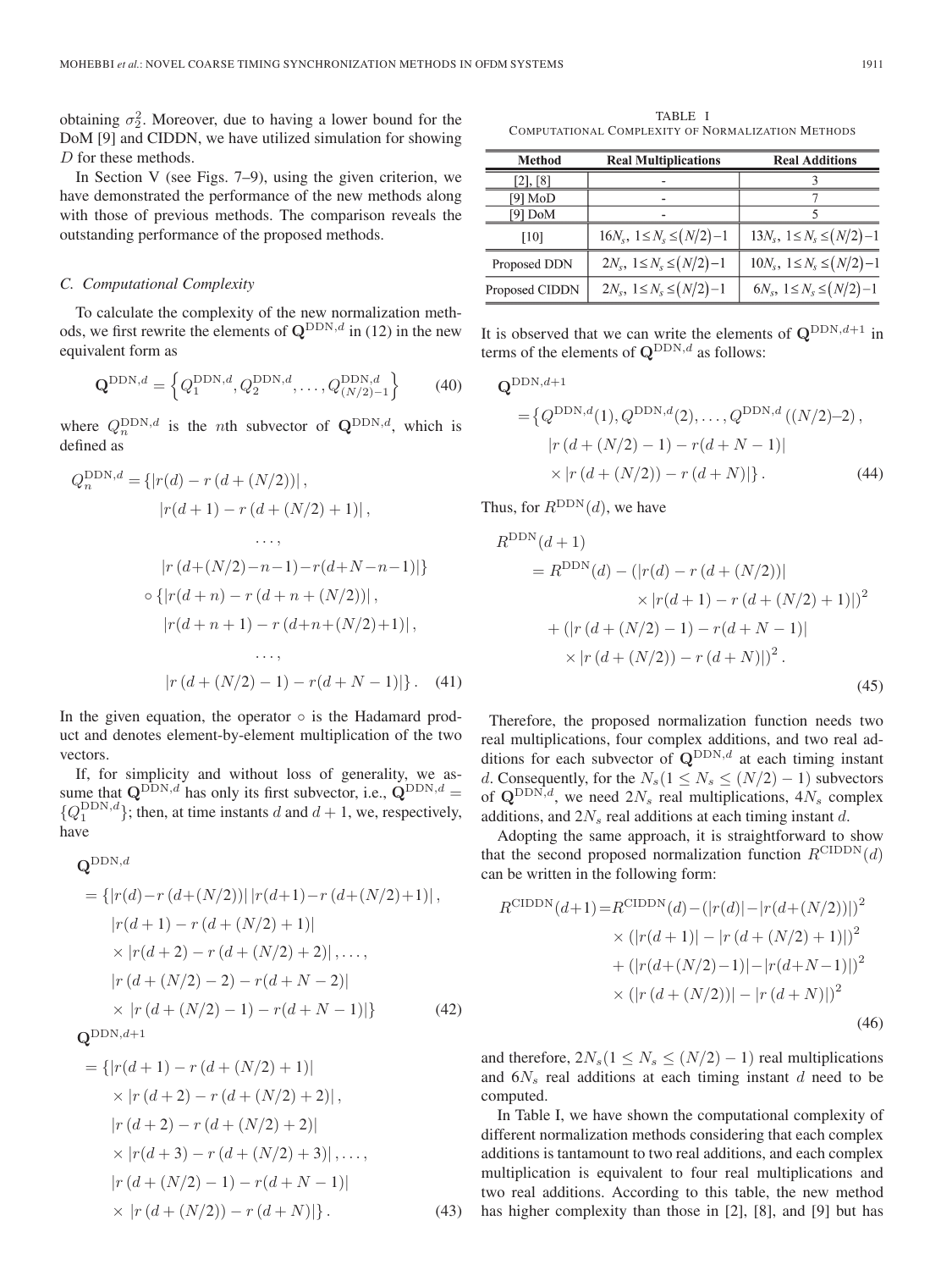

Fig. 3. Comparisons between the mean values of the proposed timing metric derived in (19) and the mean values obtained by simulations in the SUI-1 channel for different SNRs ( $N = 256$ ,  $L = N/2$ , and  $N_g = 16$ ). (a) Correct timing points  $(d = d_{\text{pr}})$ . (b) Wrong timing points  $(d = d_{\text{ab}})$ .

significantly lower complexity than that in [10]. It is notable that the new methods, even for small values of  $N_s$ , significantly improve the performance (for example, for  $N_s = 1$ , which results in the correlation length  $L \approx N/2$ , they need two real multiplications).

# V. RESULTS

Computer simulations have been run to evaluate the performance of the proposed methods in comparison with the previous methods and to verify the theoretical results. The parameters used in the simulations of the OFDM system are as follows: the number of the subcarriers is 256, the CP length is 16, the sampling rate is 10 MHz, and the multipath fading channel is Stanford University Interim (SUI) channel modeling, i.e., SUI-1 [21]. In the figures illustrated here, wherever there is a curve corresponding to the proposed DDN method or MoD method [9], the normalized CFO is chosen  $\varepsilon = 0.1$ ; otherwise, the normalized CFO is set to  $\varepsilon = 4.3$ .

In Fig. 3(a) and (b), we have compared the theoretical mean values of the proposed timing metric described by (19) with the corresponding mean values obtained by simulation in the correct and wrong timing points, respectively. These figures are illustrated for different values of SNRs and  $L = N/2$ . It can be seen that the simulation results verify the accuracy of approximation applied to (19).

In Fig. 4, we have shown the factors  $\alpha_R^{\text{DDN}}$ ,  $\alpha_{Z,\text{MoD}}^{\text{DDN}}$ , and  $\alpha_A^{\text{DDN}}$  for different correlation lengths L and SNRs using theory and simulation. Considering  $\alpha_R^{\text{DDN}}$ , our method achieves better performance compared with [8]  $(\alpha_R^{\rm DDN} > 1)$  and improves further with the increase in correlation length and SNR. Moreover, simulation results verify the theoretical derivation in (29). The next curves, i.e.,  $\alpha_{Z, \text{MoD}}^{\text{DDN}}$ , indicate improved performance of the proposed method for  $SNR > 0$  dB in comparison with [9] and



Fig. 4. Factors  $\alpha_R^{\text{DDN}}$ ,  $\alpha_{Z,\text{MoD}}^{\text{DDN}}$ , and  $\alpha_A^{\text{DDN}}$  comparing the class separability of the proposed method  $[T^{DDN}(d)$  in (19)] with those in [8]–[10], respectively, for different correlation lengths  $\tilde{L}$  and SNRs, obtained both theoretically and by simulations in the SUI-1 channel ( $N = 256$  and  $N_g = 16$ ).



Fig. 5. Factor  $\alpha_R^{\text{CIDDN}}$  comparing the class separability of the proposed method  $[T^{\text{CIDDN}}(\tilde{d})$  in (25)] with that in [8] for different correlation lengths L and SNRs, obtained both theoretically and by simulations in the SUI-1 channel  $(N = 256 \text{ and } N_g = 16).$ 

the factor  $\alpha_A^{\text{DDN}}$  compares the enhanced class separability of the proposed DDN metric with the metric presented in [10]. Due to being independent of the correlation length,  $\alpha_A^{\text{DDN}}$  has the same curve for different correlation lengths.

Fig. 5 shows the theoretical lower bound for  $\alpha_R^{\text{CIDDN}}$  in (31) and actual values of  $\alpha_R^{\text{CIDDN}}$  for different correlation lengths acquired from simulation. As expected, the simulation results have higher values than the theoretical lower bounds. Furthermore, for  $SNR > 1$  dB and for all the correlation lengths, we have  $\alpha_R^{\text{CIDDN}} > 1$ , which indicates that our method outperforms the method in [8].

The comparison between the proposed  $T^{\text{CIDDN}}(d)$  and the DoM timing metric in [9] is done by depicting  $\alpha_{Z, \text{DoM}}^{\text{CIDDN}}$  obtained using simulation in Fig. 6. According to this figure, for  $L \ge 2N$ , we have a better performance  $(\alpha_{Z, \text{DoM}}^{\text{CIDDN}} > 1)$  for every SNR. The improvement in the performance can also be acquired using the correlation length  $L = N/2$  and SNR  $\geq$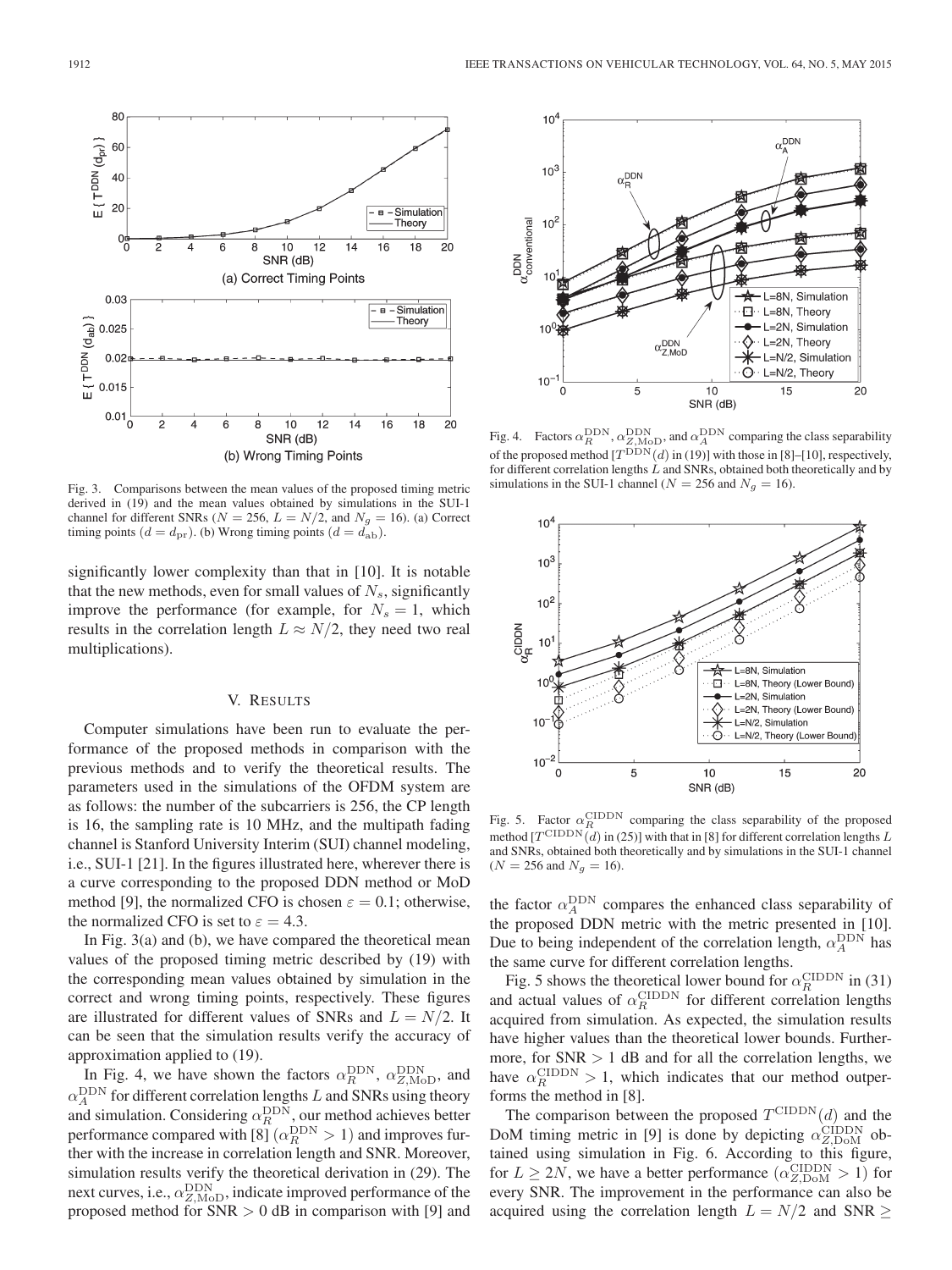

Fig. 6. Factors  $\alpha_{Z, \text{DOM}}^{\text{CIDDN}}$  and  $\alpha_A^{\text{CIDDN}}$  comparing the class separability of the proposed method  $[T^{\text{CIDDN}}(d)$  in (25)] with those in [9] and [10], respectively, for different correlation lengths L and SNRs, obtained both theoretically and by simulations in the SUI-1 channel ( $N = 256$  and  $N_g = 16$ ).



Fig. 7. Distance D comparing the class separability of the proposed DDN method obtained both theoretically and by simulations in the SUI-1 channel  $(N = 256 \text{ and } N_g = 16).$ 

3 dB. In this figure, the factor  $\alpha_A^{\text{CIDDN}}$  obtained by simulation is also drawn along with the theoretical lower bound in (38). Verified by the simulation results, the factor  $\alpha_A^{\text{CIDDN}}$ , which compares the proposed CIDNN method with the method in [10], is independent of the correlation length (the curves are the same for all the correlation lengths) and shows the great performance improvement of the new method for all SNRs.

Fig. 7 shows distance  $D$  using both theory and simulation, where for the DDN method, we have  $L = N/2$ . It is observed that for  $SNR > 4$  dB, the new method significantly increases the distance between the classes.

In Fig. 8, we have also shown distance  $D$  for the CIDDN method  $(L = N/2)$  in comparison with the previous methods using simulation. According to this figure, for all SNRs, the proposed CIDDN method outstandingly increases the betweenclass distance. For example, at SNR  $\geq$  12 dB, the betweenclass distance of the proposed scheme is at least ten times



Fig. 8. Distance  $D$  comparing the class separability of the proposed CIDDN method obtained by simulations in the SUI-1 channel ( $N = 256$  and  $N_g = 16$ ).



Fig. 9. Distance D for different values of CFO in the SUI-1 channel ( $N =$ 256 and  $N_g = 16$ ).

higher than that in [9] and 100 times higher than those in [8] and [10].

The performances of different schemes for different values of normalized CFO are demonstrated in Fig. 9. As expected, the between-class distance for the proposed CIDDN method is not affected by the CFO, whereas the increase in the CFO reduces the class separability of the DDN method.

From the results previously obtained, it is observed that, sometimes, the proposed metrics do not have a good performance at low SNRs because (as mentioned in Section III) the new method has a greater peak at the correct timing instant for  $SNR > 3$  dB and a smaller peak for  $SNR \leq 3$  dB (compared with [9]). Therefore, from the viewpoint of class separability, the smaller peak for  $SNR < 3$  dB can result in the reduction of the distance between the values of the new metric at correct and wrong timing points and, consequently, the reduction of class separability. However, note that the mean values of the proposed timing metrics at a wrong timing point inversely depend on the correlation length [as expressed in (20)]. Therefore, increasing the correlation length reduces the values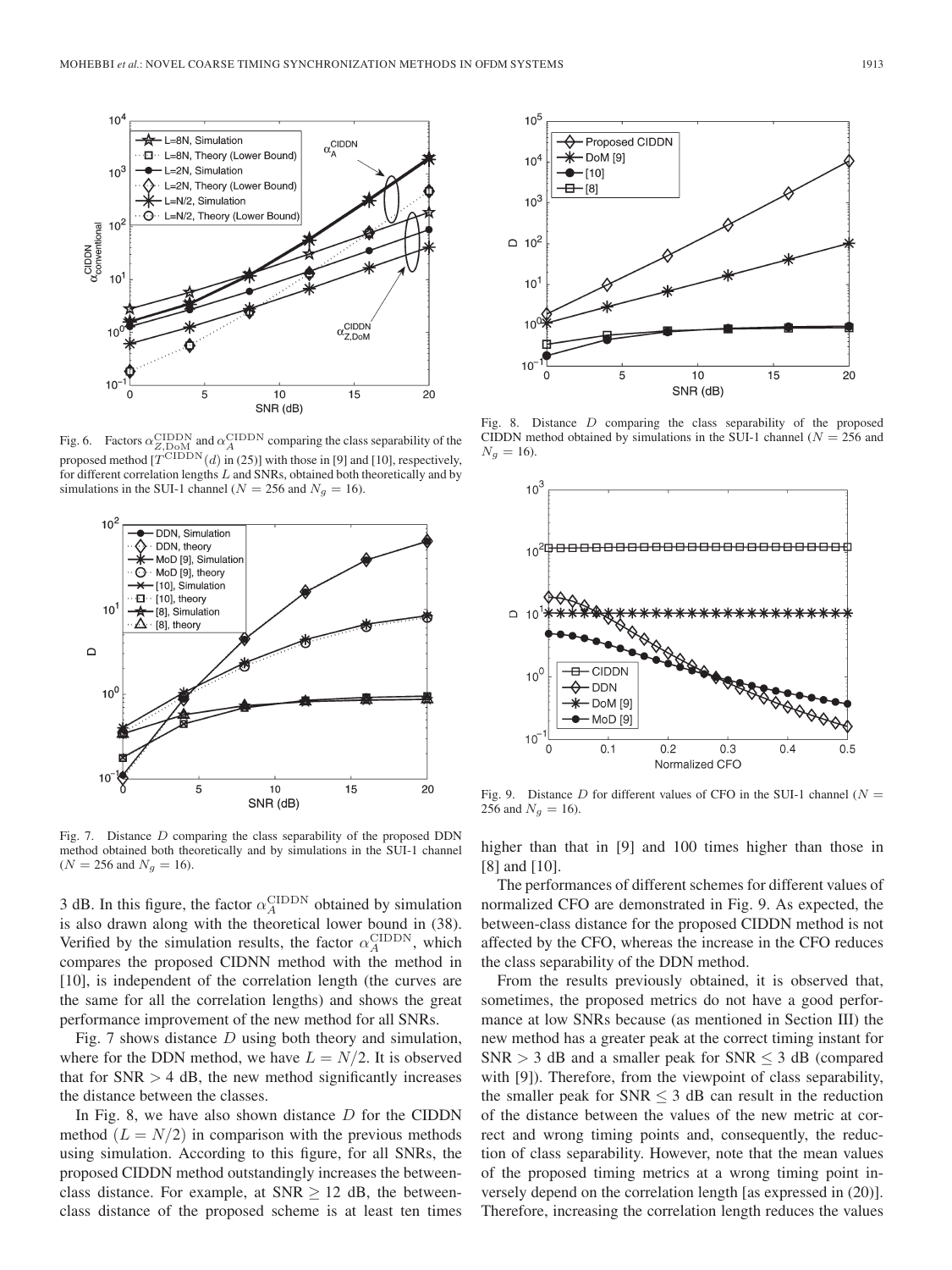

Fig. 10. Probabilities of false alarm and missed detection for the proposed DDN method in comparison with previous timing metrics in the SUI-1 channel at SNR = 10 dB ( $N = 256$  and  $N_g = 16$ ).



Fig. 11. Probabilities of false alarm and missed detection for the proposed CIDDN method in comparison with previous timing metrics in the SUI-1 channel at SNR = 6 dB ( $N = 256$  and  $N_g = 16$ ).

of the new metric at wrong timing points (compared with the previous methods), increases the class separability, and can compensate for the smaller peak at low SNRs. It is also worth mentioning that the SNR for many practical applications, as mentioned in [23], is  $SNR > 7$  dB. For example, according to [24] and [25], the recommended SNR for the preamble is  $SNR = 9.4$  dB.

We have shown false alarm and missed detection probabilities versus the detection threshold in Figs. 10–15. The probability of false alarm is the probability that at the wrong timing points (none of the samples belong to the preamble), the timing metric produces values higher than the specified threshold, and the MDP is the probability that at the correct timing point, the timing metric value falls below the threshold. Note that, in these figures, both axes are logarithmically depicted. This issue is particularly important when comparing the detection threshold, since the distances between thresholds (for example, the distance  $0.1 \le \lambda \le 1$  and the distance  $10 \le \lambda \le 100$ ) appear the same in the figures, but, in fact, they are not equal. This remark should be taken into account to avoid misinterpreting the threshold range in the figures.



Fig. 12. Probabilities of false alarm and missed detection for the proposed CIDDN method in comparison with previous timing metrics in the SUI-1 channel at SNR = 10 dB ( $N = 256$  and  $N_g = 16$ ).



Fig. 13. MDP and false alarm probability (FAP) for the proposed DDN method for different values of SNR in the SUI-1 channel ( $N = 256$ ,  $N_q = 16$ , and  $L = N/2$ ).



Fig. 14. MDP and FAP for the proposed CIDDN method for different values of SNR in the SUI-1 channel ( $N = 256$ ,  $N_g = 16$ , and  $L = N/2$ ).

In  $SNR = 10$  dB, the false alarm and missed detection probabilities of the DDN metric and the previous metrics are manifested in Fig. 10, which shows the significant improvement of the proposed method in terms of the error probabilities and, consequently, the acceptable threshold range. For example, to have missed detection and false alarm probabilities lower than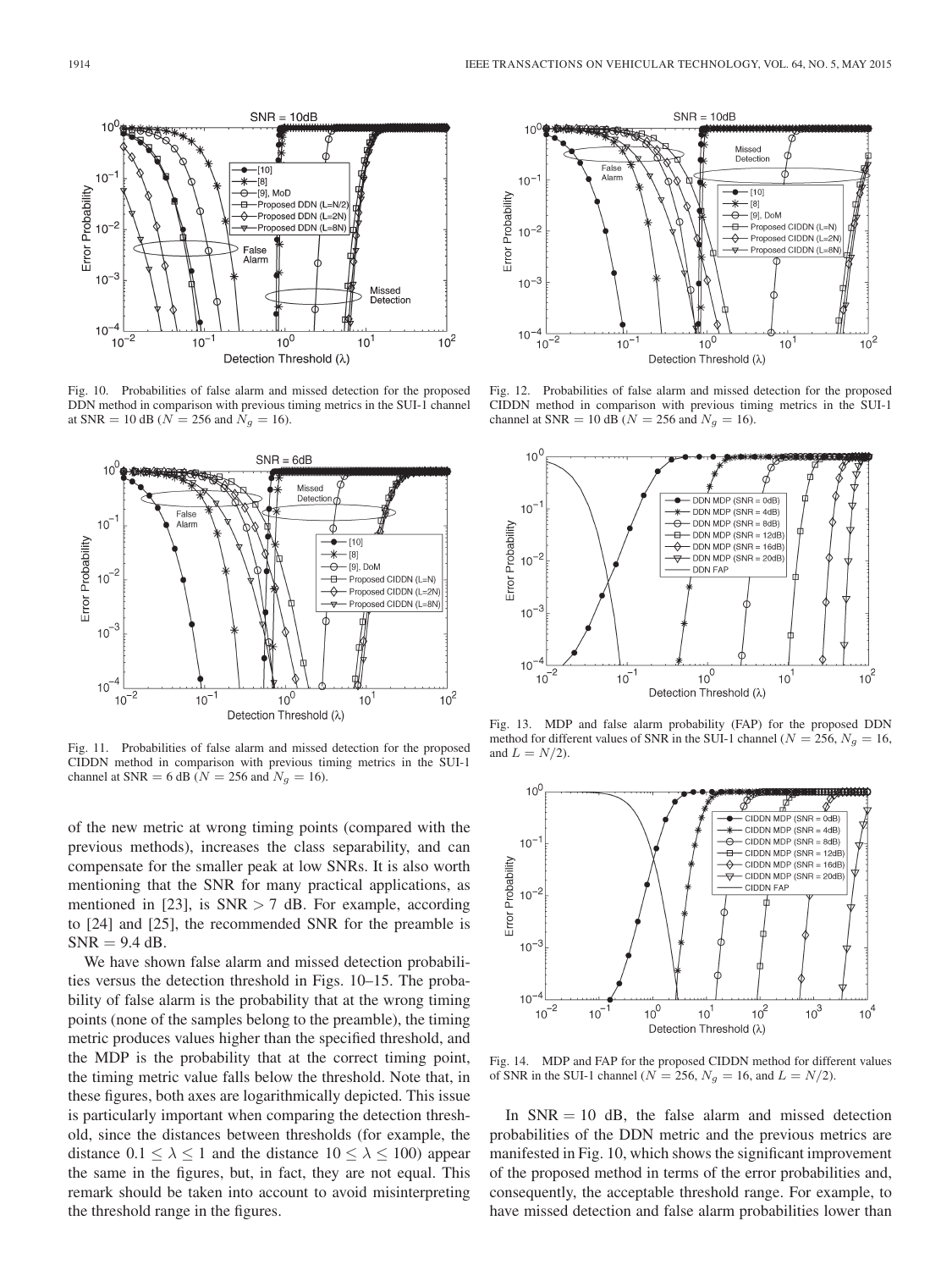

Fig. 15. Probabilities of missed detection for the proposed DDN and CIDDN methods for different values of CFO in the SUI-1 channel at  $SNR = 10$  dB  $(N = 256, N_q = 16, \text{ and } L = N/2).$ 

 $10^{-3}$  for the proposed DDN method with  $L = N/2$ , the threshold can be chosen from the range  $0.068 < \lambda < 6$ , whereas this range is  $0.072 < \lambda < 0.78$ ,  $0.23 < \lambda < 0.84$ , and  $0.13 < \lambda <$ 2.3 for the methods presented in [10], [8] and [9], respectively. It is concluded that the acceptable threshold range for the proposed DDN method is more than 7.5 times the acceptable threshold range for [10], more than 8.7 times the acceptable threshold range for [8], and nearly 2.5 times the acceptable threshold range for [9].

Fig. 11 compares the superior MDP performance of the proposed CIDDN method with the previous methods at SNR = 6 dB. In this figure, the probabilities of missed detection and false alarm less than  $10^{-3}$  are obtained for the thresholds  $1.4 < \lambda < 8.4$  for the proposed method at the correlation length of  $L = N$  and for the thresholds  $0.072 < \lambda < 0.55$ ,  $0.23 <$  $\lambda$  < 0.7, and 0.6 <  $\lambda$  < 3.1 for methods in [10], [8] and [9], respectively. This means that the CIDDN method widens the threshold range more than 14 times compared with those in [8] and [10] and 2.8 times compared with that in [9]. Furthermore, increasing the correlation length widens the range of thresholds of the new method.

In Fig. 12, the excellent performance of the proposed CIDDN method along with the performance of previous methods are demonstrated at  $SNR = 10$  dB. According to this figure, the CIDDN scheme has a remarkably lower probability of missed detection and a slightly higher probability of false alarm. Thus, the CIDDN method has a considerably wider range of suitable thresholds. As an example, for  $L = N$  and for the threshold in the range  $1.4 < \lambda < 50$ , the CIDDN method has false alarm and missed detection probabilities lower than  $10^{-3}$ , whereas for the methods presented in [10], [8] and [9], these error probabilities occur for the threshold range  $0.072 < \lambda < 0.78$ ,  $0.23 <$  $\lambda$  < 0.84, and 0.6 <  $\lambda$  < 7, respectively. In other words, the range of thresholds for error probabilities lower than  $10^{-3}$  for the proposed method is more than 68 times that in [10], more than 79 times that in [8], and more than 7.5 times that in [9], respectively. These results demonstrate a huge improvement in the performance. It is worth mentioning that since the FAP does not depend on SNR [8]–[10], the FAP curves are the same in Figs. 11 and 12.

In Figs. 13 and 14, the probabilities of false alarm and missed detection of the proposed DDN and CIDDN methods for different values of SNR are shown, respectively. As it is observed, increasing SNR improves the performance of both methods.

Fig. 15 is dedicated to the missed detection probabilities of the proposed DDN and CIDDN methods for different values of  $CFO$  at  $SNR = 10$  dB. According to this figure, increasing the value of CFO deteriorates the performance of the DDN method, whereas it does not have any effect on the performance of the CIDDN method. It is worth noting that we have not depicted the FAP because it is obtained when the preamble and, therefore, the CFO are not present.

# VI. CONCLUSION

In this paper, the problem of timing synchronization in OFDM systems has been considered, and two novel timing metrics using differential normalization have been proposed. Based on two class-separability criteria, it was demonstrated that the new timing metrics, by taking advantage of the fourth-order statistics, improve the timing synchronization performance and result in timing metrics with sharper peaks. The complexity of the new normalization methods was investigated in comparison with that of the previous methods, and it was shown that by increasing the class separability, the new methods significantly improve missed detection and false alarm probabilities and offer considerably wider ranges of thresholds for frame detection.

## APPENDIX

This Appendix is dedicated to the derivation of the mean values of CIDDN normalization function (23) at the correct and wrong instances. Without loss of generality, we consider  $(Q^{\text{CIDDN},d_{\text{pr}}}(0))^{2}$ . At the correct timing point using (2) and (22), we have

$$
(Q^{\text{CIDDN}, d_{\text{pr}}}(0))^2
$$
  
=  $(|r(d_{\text{pr}})| - |r(d_{\text{pr}} + (N/2))|)^2$   
 $\times (|r(d_{\text{pr}} + 1)| - |r(d_{\text{pr}} + (N/2) + 1)|)^2$   
=  $\left( |y(d_{\text{pr}})e^{j\frac{2\pi d_{\text{pr}}}{N}\varepsilon} + w(d_{\text{pr}}) \right|$   
 $- |y(d_{\text{pr}} + (N/2)) e^{j\frac{2\pi (d_{\text{pr}} + (N/2))}{N}\varepsilon}$   
 $+ w(d_{\text{pr}} + (N/2))| \right)^2$   
 $\times \left( |y(d_{\text{pr}} + 1)e^{j\frac{2\pi (d_{\text{pr}} + 1)}{N}\varepsilon} + w(d_{\text{pr}} + 1)|$   
 $- |y(d_{\text{pr}} + (N/2) + 1) e^{j\frac{2\pi (d_{\text{pr}} + (N/2) + 1)}{N}\varepsilon} + w(d_{\text{pr}} + (N/2) + 1)| \right)^2$ . (47)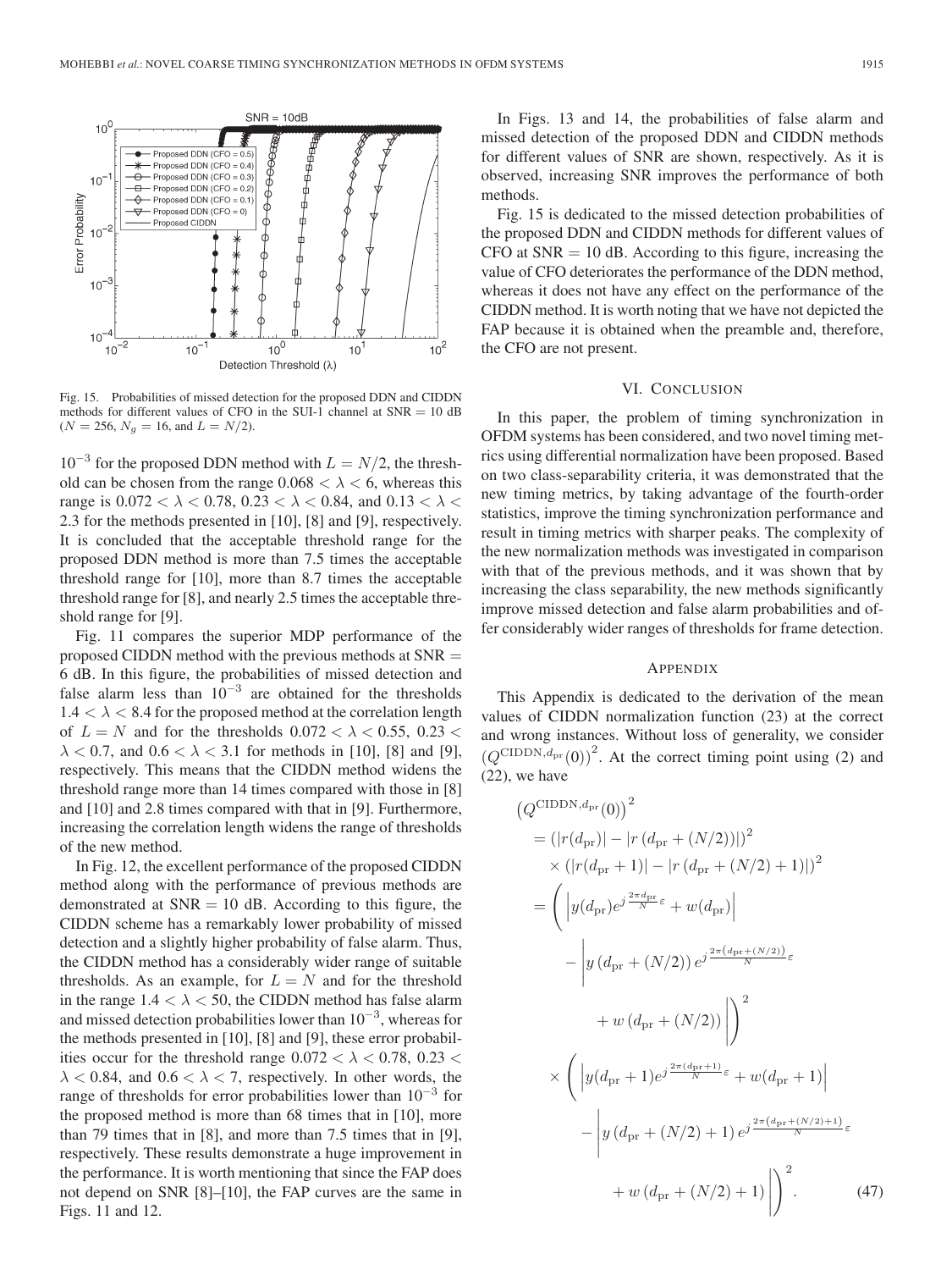Considering that  $y(d_{\text{pr}}) = y(d_{\text{pr}} + (N/2))$ , we can rewrite the first term in (47) as

$$
\left( \left| y(d_{\text{pr}}) e^{j\frac{2\pi d_{\text{pr}}}{N}\varepsilon} + w(d_{\text{pr}}) \right| \right.\n- \left| y(d_{\text{pr}}) e^{j\frac{2\pi (d_{\text{pr}} + (N/2))}{N}\varepsilon} + w(d_{\text{pr}} + (N/2)) \right| \right)^2 \n= \left( \left| y(d_{\text{pr}}) e^{j\frac{2\pi d_{\text{pr}}}{N}\varepsilon} + w(d_{\text{pr}}) \right| \n- \left| e^{j\pi \varepsilon} \left( y(d_{\text{pr}}) e^{j\frac{2\pi d_{\text{pr}}}{N}\varepsilon} + e^{-j\pi \varepsilon} w(d_{\text{pr}} + (N/2)) \right) \right| \right)^2 \n= \left( \left| y(d_{\text{pr}}) e^{j\frac{2\pi d_{\text{pr}}}{N}\varepsilon} + w(d_{\text{pr}}) \right| \n- \left| e^{j\pi \varepsilon} \right| \left| y(d_{\text{pr}}) e^{j\frac{2\pi d_{\text{pr}}}{N}\varepsilon} + e^{-j\pi \varepsilon} w(d_{\text{pr}} + (N/2)) \right| \right)^2 \n= \left( \left| y(d_{\text{pr}}) e^{j\frac{2\pi d_{\text{pr}}}{N}\varepsilon} + w(d_{\text{pr}}) \right| \n- \left| y(d_{\text{pr}}) e^{j\frac{2\pi d_{\text{pr}}}{N}\varepsilon} + w(d_{\text{pr}} + (N/2)) \right| \right)^2.
$$
\n(48)

In (48), multiplying  $e^{-j\pi\varepsilon}$  and  $w(d_{\text{pr}} + (N/2))$  does not change the mean and variance of the noise term; hence,  $e^{-j\pi\varepsilon}w(d_{\text{pr}} + (N/2))$  is still a noise sample with the same mean and variance as  $w(d_{\text{pr}} + (N/2))$ , and we can replace  $e^{-j\pi\varepsilon}w(d_{\text{pr}} + (N/2))$  with  $w(d_{\text{pr}} + (N/2))$  in (48). Similarly, the second term in (47) can be simplified as

$$
\left( \left| y(d_{\text{pr}} + 1)e^{j\frac{2\pi (d_{\text{pr}} + 1)}{N}\varepsilon} + w(d_{\text{pr}} + 1) \right| \right.\n- \left| y(d_{\text{pr}} + (N/2) + 1)e^{j\frac{2\pi (d_{\text{pr}} + (N/2) + 1)}{N}\varepsilon} \right.\n+ w(d_{\text{pr}} + (N/2) + 1) \right|2\n= \left( \left| y(d_{\text{pr}} + 1)e^{j\frac{2\pi (d_{\text{pr}} + 1)}{N}\varepsilon} + w(d_{\text{pr}} + 1) \right| \right.\n- \left| y(d_{\text{pr}} + 1)e^{j\frac{2\pi (d_{\text{pr}} + 1)}{N}\varepsilon} + w(d_{\text{pr}} + (N/2) + 1) \right| \right)^{2}.
$$
\n(49)

Now, considering the triangle inequality for complex numbers x and y, i.e.,  $(|x| - |y|)^2 \le |x - y|^2$ , and similar to [9], we have

$$
\left( \left| y(d_{\text{pr}}) e^{j\frac{2\pi d_{\text{pr}}}{N} \varepsilon} + w(d_{\text{pr}}) \right| \right)
$$

$$
- \left| y(d_{\text{pr}}) e^{j\frac{2\pi d_{\text{pr}}}{N} \varepsilon} + w(d_{\text{pr}} + (N/2)) \right| \right)^2
$$

$$
\leq |w(d_{\text{pr}}) - w(d_{\text{pr}} + (N/2))|^2 \tag{50}
$$

$$
\left( \left| y(d_{\text{pr}} + 1)e^{j\frac{2\pi (d_{\text{pr}} + 1)}{N}\varepsilon} + w(d_{\text{pr}} + 1) \right| \right. \left. - \left| y(d_{\text{pr}} + 1)e^{j\frac{2\pi (d_{\text{pr}} + 1)}{N}\varepsilon} + w(d_{\text{pr}} + (N/2) + 1) \right| \right)^2 \leq |w(d_{\text{pr}} + 1) - w(d_{\text{pr}} + (N/2) + 1)|^2.
$$
\n(51)

Therefore

$$
E\left\{ (Q^{\text{CIDDN}, d_{\text{pr}}}(0))^2 \right\}
$$
  
\n
$$
\leq E\left\{ |w(d_{\text{pr}}) - w(d_{\text{pr}} + (N/2))|^2 \right\}
$$
  
\n
$$
\times E\left\{ |w(d_{\text{pr}} + 1) - w(d_{\text{pr}} + (N/2) + 1)|^2 \right\}
$$
  
\n
$$
= 4\sigma_w^4.
$$
 (52)

Consequently, we have

$$
E\left\{R^{\text{CIDDN}}(d_{\text{pr}})\right\} = \sum_{k=0}^{L-1} E\left\{\left(Q^{\text{CIDDN}, d_{\text{pr}}}(k)\right)^2\right\}
$$

$$
= LE\left\{\left(Q^{\text{CIDDN}, d_{\text{pr}}}(0)\right)^2\right\} \le 4L\sigma_w^4.
$$
(53)

At the wrong timing point, we have

$$
E\left\{ (Q^{\text{CIDDN}, d_{\text{ab}}}(0))^2 \right\}
$$
  
=  $E\left\{ (|r(d_{\text{ab}})| - |r(d_{\text{ab}} + (N/2))|)^2$   
 $\times (|r(d_{\text{ab}} + 1)| - |r(d_{\text{ab}} + (N/2) + 1)|)^2 \right\}$   
=  $E\left\{ (|w(d_{\text{ab}})| - |w(d_{\text{ab}} + (N/2))|)^2 \right\}$   
 $\times E\left\{ (|w(d_{\text{ab}} + 1)| - |w(d_{\text{ab}} + (N/2) + 1)|)^2 \right\}$   
=  $(2 - \frac{\pi}{2})^2 \sigma_w^4$  (54)

which results in

$$
E\left\{R^{\text{CIDDN}}(d_{\text{ab}})\right\} = \sum_{k=0}^{L-1} E\left\{\left(Q^{\text{CIDDN}, d_{\text{ab}}}(k)\right)^2\right\}
$$

$$
= LE\left\{\left(Q^{\text{CIDDN}, d_{\text{ab}}}(0)\right)^2\right\}
$$

$$
= \left(2 - \frac{\pi}{2}\right)^2 L\sigma_w^4.
$$
 (55)

#### **REFERENCES**

- [1] S. H. Han and J. H. Lee, "An overview of peak-to-average power ratio reduction techniques for multicarrier transmission," *IEEE Wireless Commun.*, vol. 12, no. 2, pp. 56–65, Apr. 2005.
- [2] T. M. Schmidl and D. C. Cox, "Robust frequency and timing synchronization for OFDM," *IEEE Trans. Commun.*, vol. 45, no. 12, pp. 1613–1621, Dec. 1997.
- [3] H. Minn, M. Zeng, and V. K. Bhargava, "On timing offset estimation for OFDM systems," *IEEE Commun. Lett.*, vol. 4, no. 7, pp. 242–244, Jul. 2000.
- [4] H. Minn, V. K. Bhargava, and K. B. Letaief, "A robust timing and frequency synchronization for OFDM systems," *IEEE Trans. Wireless Commun.*, vol. 2, no. 4, pp. 822–839, Jul. 2003.
- [5] K. Shi and E. Serpedin, "Coarse frame and carrier synchronization of OFDM systems: A new metric and comparison," *IEEE Trans. Wireless Commun.*, vol. 3, no. 4, pp. 1271–1284, Jul. 2004.
- [6] A. J. Coulson, "Maximum likelihood synchronization for OFDM using a pilot symbol: Algorithm," *IEEE J. Sel. Areas Commun.*, vol. 19, no. 12, pp. 2486–2494, Dec. 2001.